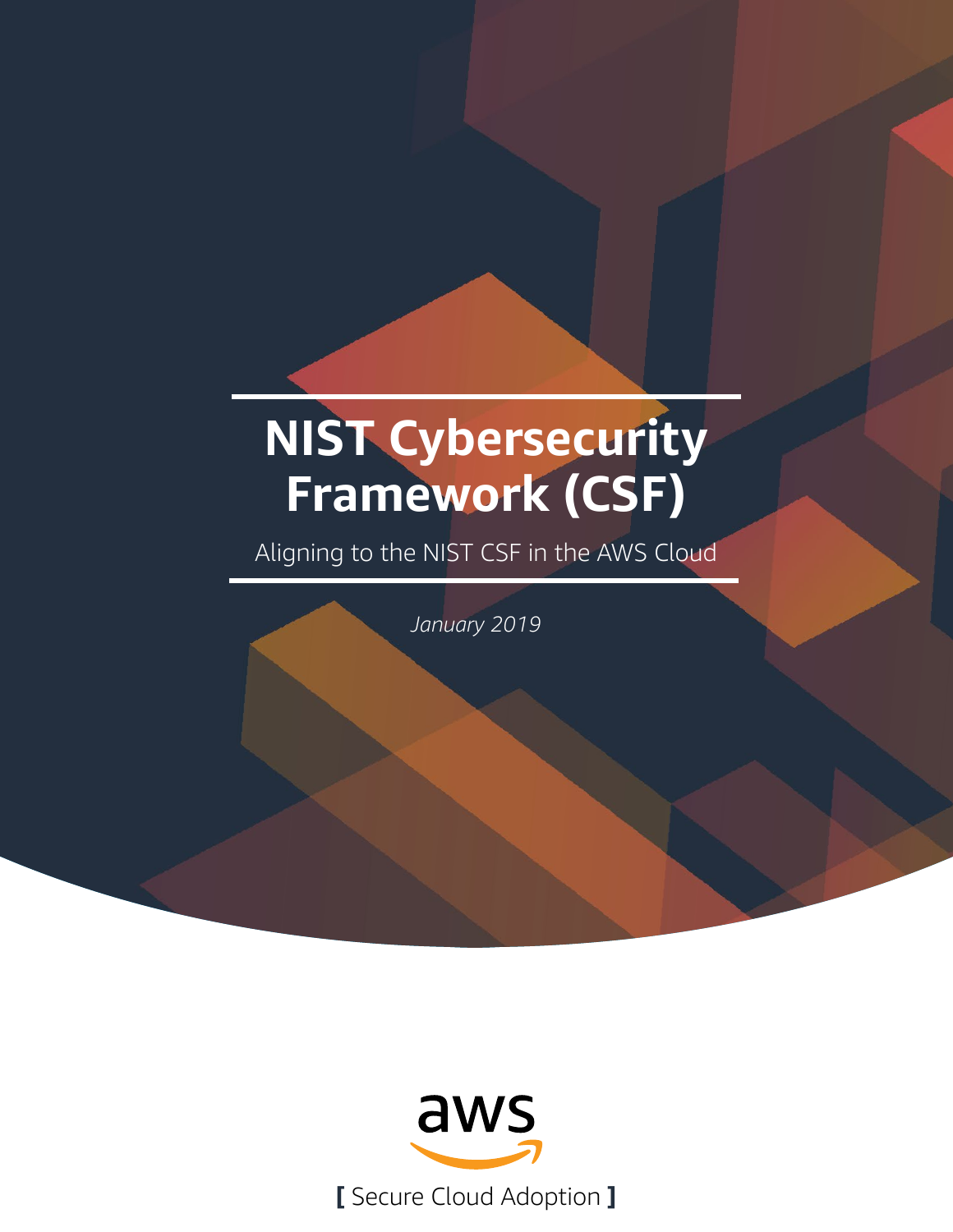

*© 2019, Amazon Web Services, Inc. or its affiliates. All rights reserved.*

# **Notices**

This document is provided for informational purposes only. It represents AWS' current product offerings and practices as of the date of issue of this document, which are subject to change without notice. Customers are responsible for making their own independent assessment of the information in this document and any use of AWS' products or services, each of which is provided "as is" without warranty of any kind, whether express or implied. This document does not create any warranties, representations, contractual commitments, conditions or assurances from AWS, its affiliates, suppliers or licensors. The responsibilities and liabilities of AWS to its customers are controlled by AWS agreements, and this document is not part of, nor does it modify, any agreement between AWS and its customers.

### Secure Cloud Adoption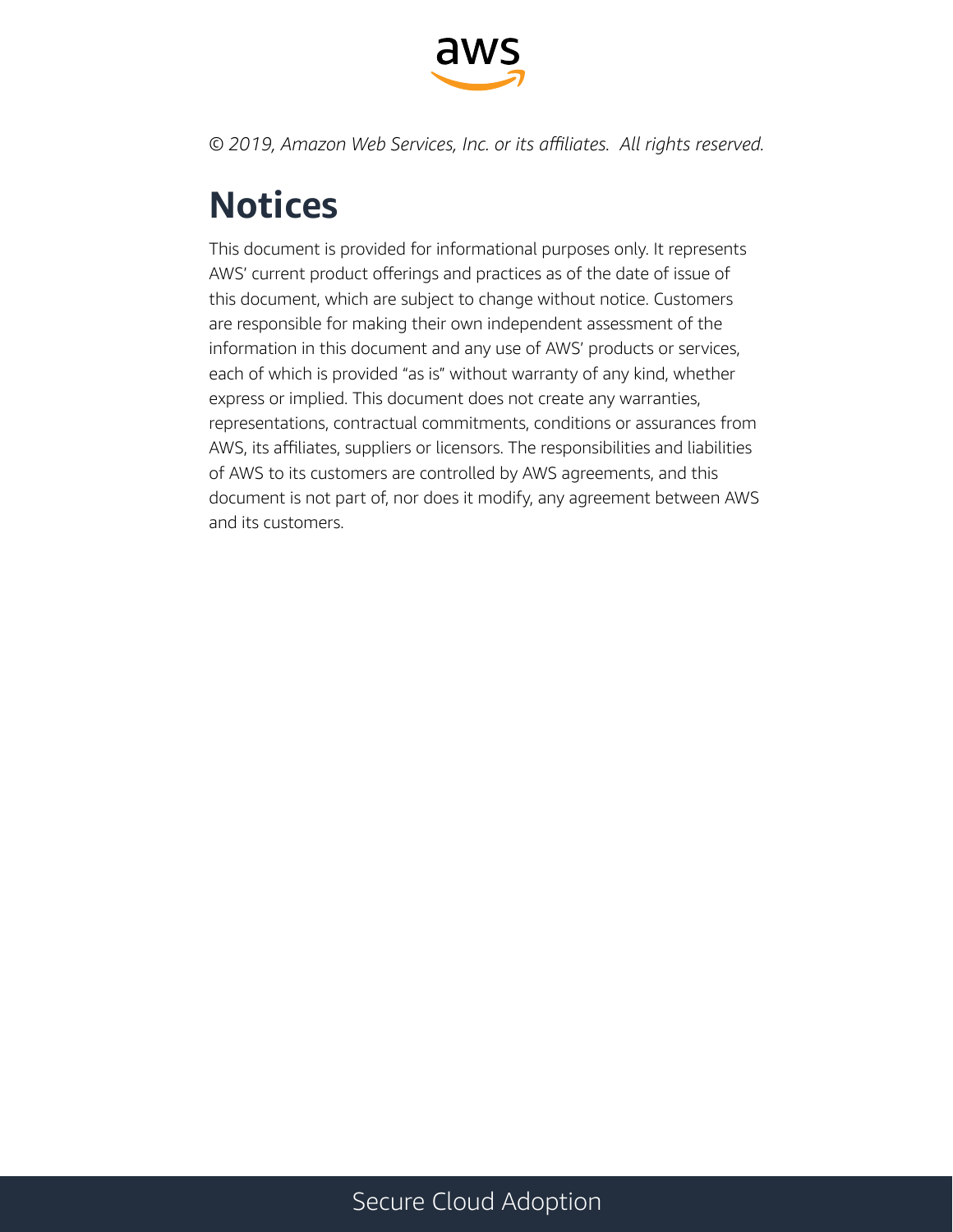

### Contents

| Appendix A - AWS Services and Customer Responsibility Matrix for Alignment to |  |
|-------------------------------------------------------------------------------|--|
|                                                                               |  |

## Abstract

Governments, industry sectors, and organizations around the world are increasingly recognizing the NIST Cybersecurity Framework (CSF) as a recommended cybersecurity baseline to help improve the cybersecurity risk management and resilience of their systems. This paper evaluates the NIST CSF and the many AWS Cloud offerings public and commercial sector customers can use to align to the NIST CSF to improve your cybersecurity posture. It also provides a third-party validated attestation confirming AWS services' alignment with the NIST CSF risk management practices, allowing you to properly protect your data across AWS.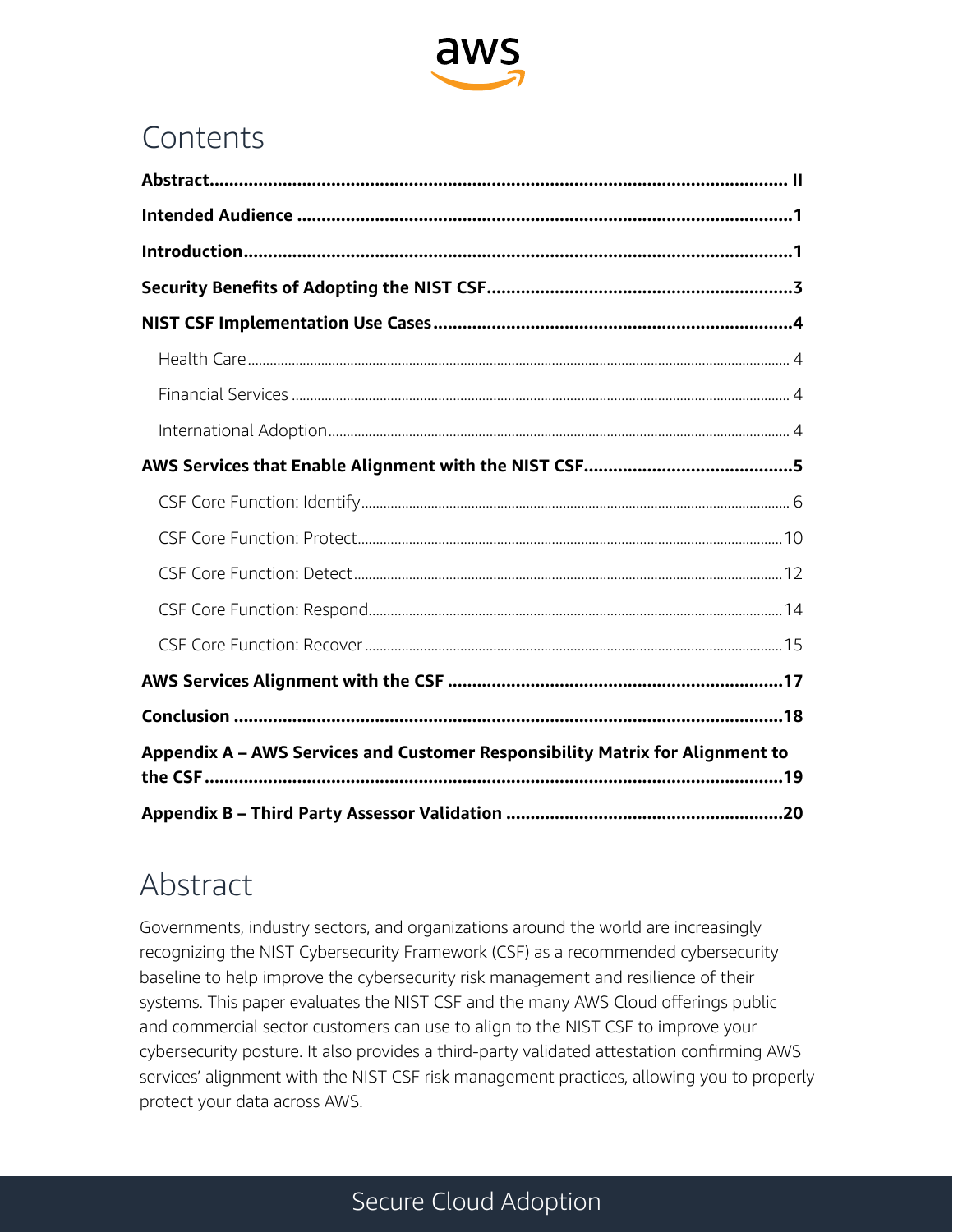

# <span id="page-3-0"></span>Intended Audience

This document is intended for cybersecurity professionals, risk management officers or other organization-wide decision makers considering how to implement a new or improve an existing cybersecurity framework in their organization. For details on how to configure the AWS services identified in this document and in the associated customer workbook (see Appendix A), contact your AWS Solutions Architect.

# Introduction

The NIST Framework for Improving Critical Infrastructure Cybersecurity (NIST Cybersecurity Framework, or

CSF) was originally published in February 2014 in response to Presidential Executive Order 13636, "Improving Critical Infrastructure Cybersecurity," which called for the development of a voluntary framework to help organizations improve the cybersecurity, risk management, and resilience of their systems. NIST conferred with a broad range of partners from government, industry, and academia for over a year to build a consensus-based set of sound guidelines and practices. The Cybersecurity Enhancement Act of 2014 reinforced the legitimacy and authority of the CSF by codifying it and its voluntary adoption into law, until the Presidential Executive Order on "Strengthening the Cybersecurity of Federal Networks and Critical Infrastructure" signed on May 11, 2017, mandated the use of CSF for all U.S. federal entities.

While intended for adoption by the critical infrastructure sector, the foundational set of cybersecurity disciplines comprising the CSF have been supported by government and industry as a recommended baseline for use by any organization, regardless of its sector or size. Industry is increasingly referencing the CSF as a de facto cybersecurity standard.

In Feb 2018, the International Standards Organization released "ISO/IEC 27103:2018 — Information technology— Security techniques -- Cybersecurity and ISO and IEC Standards." This technical report provides guidance for implementing a cybersecurity framework leveraging existing standards. In fact, ISO 27103 promotes the same concepts and best practices reflected in the NIST CSF; specifically, a framework focused on security outcomes organized around five functions (Identify, Protect, Detect, Respond, Recover) and foundational activities that crosswalk to existing standards, accreditations and frameworks. Adopting this approach can help organizations achieve security outcomes while benefiting from the efficiencies of re-using instead of redoing.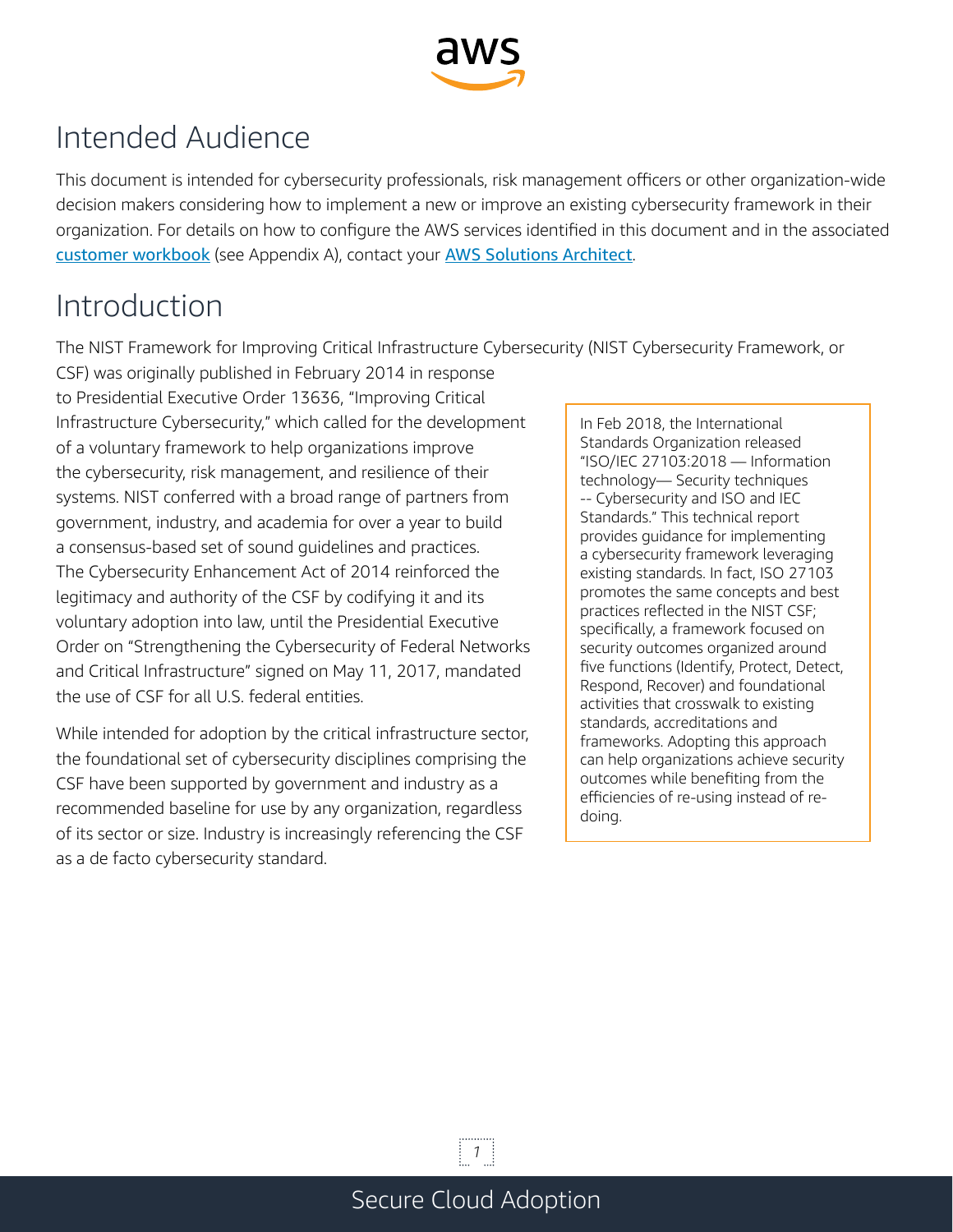

#### **CYBERSECURITY FRAMEWORK USAGE**



Credit: Natasha Hanacek/NIST https://www.nist.gov/industry-impacts/cybersecurity

According to Gartner, the CSF is used by approximately 30 percent of U.S. privatesector organizations and projected to reach 50 percent by 2020.<sup>1</sup> As of the release of this report, 16 U.S. critical infrastructure sectors use the CSF and over 21 states have implemented it.<sup>2</sup> In addition to critical infrastructure and other private-sector organizations, other countries, including Italy and Israel, are leveraging the CSF as the foundation for their national cybersecurity guidelines.

Since Fiscal Year 2016, U.S. federal agency Federal Information Security Modernization Act (FISMA) metrics have been organized around the CSF, and now reference it as

a "standard for managing and reducing cybersecurity risks." According to the FY16 FISMA Report to Congress, the Council of the Inspectors General on Integrity and Efficiency (CIGIE) aligned IG metrics with the five CSF Functions to evaluate agency performance and promote consistent and comparable metrics and criteria between Chief Information Officer (CIO) and Inspector General (IG) assessments.

The most common applications of the CSF have manifested in three distinct scenarios:

- 1. Evaluation of an organization's enterprise-wide cybersecurity posture and maturity by conducting an assessment against the CSF model (Current Profile) determine the desired cybersecurity posture (Target Profile), and plan and prioritize resources and efforts to achieve the Target Profile.
- 2. Evaluation of current and proposed products and services to meet security objectives aligned to CSF categories and subcategories to identify capability gaps and opportunities to reduce overlap/duplicative capabilities for efficiency.
- 3. A reference for restructuring their security teams, processes, and training.

This paper identifies the key capabilities of AWS service offerings available globally that U.S. federal, state, and local agencies; global critical infrastructure owners and operators; as well as global commercial enterprises can leverage to align to the CSF (i.e., security in the cloud). It also provides support to establish the alignment of AWS cloud services to the CSF as validated by a third-party assessor (i.e. security of the cloud) based on

*2*

<sup>1</sup> https://www.nist.gov/industry-impacts/cybersecurity

<sup>2</sup> Ibid.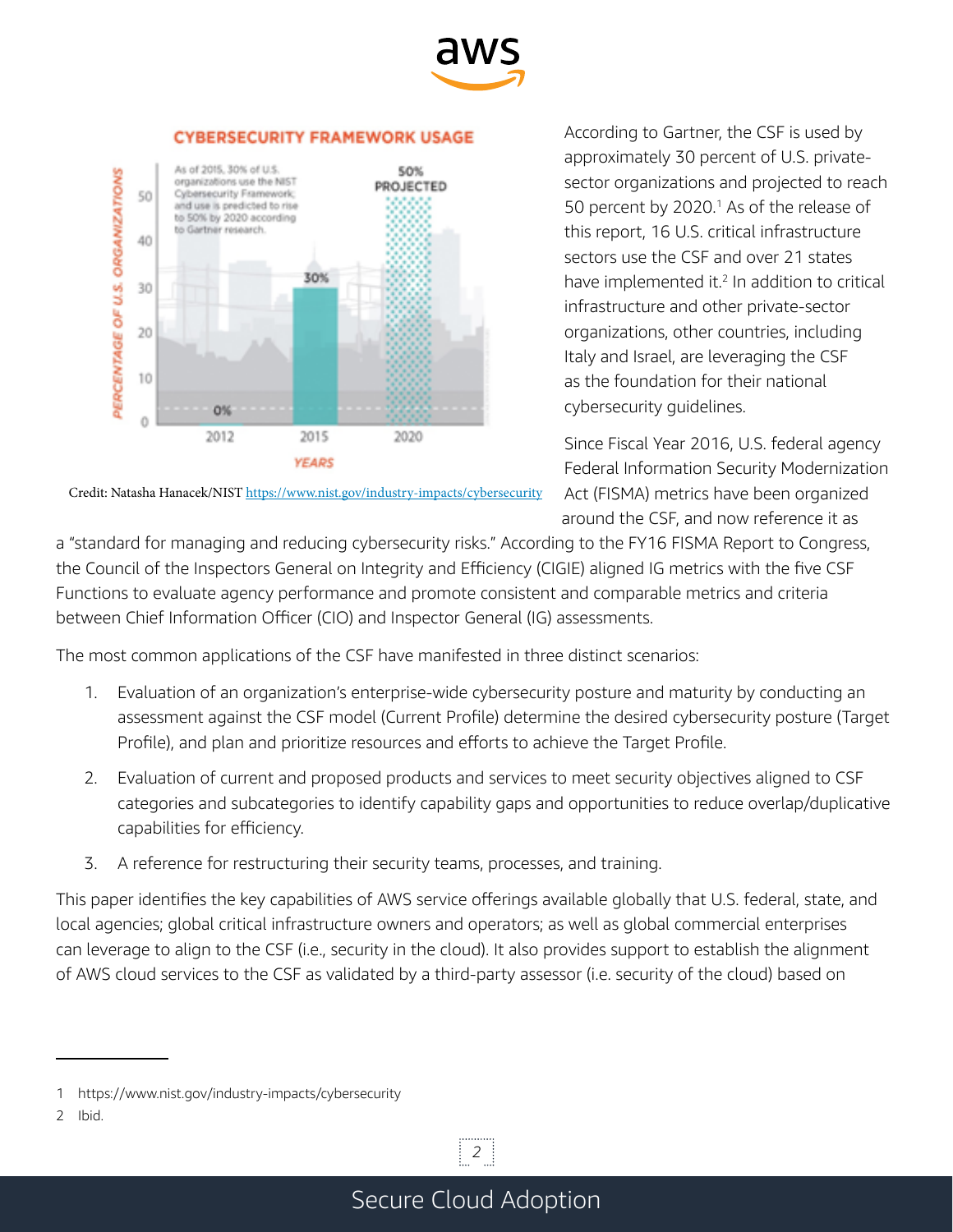

<span id="page-5-0"></span>compliance standards, including FedRAMP Moderate<sup>3</sup> and ISO 9001/27001/27017/27018<sup>4</sup>. This means that you can have confidence that AWS services deliver on the security objectives and outcomes identified in the CSF and that you can use AWS solutions to support your own alignment with the CSF and any required compliance standard. For U.S. federal agencies, in particular, leveraging AWS solutions can facilitate your compliance with FISMA reporting metrics. This combination of outcomes should empower you with confidence in the security and resiliency of your data as you migrate critical workloads to the AWS cloud.

# Security Benefits of Adopting the NIST CSF

The CSF offers a simple-yet-effective construct consisting of three elements – Core, Tiers, and Profiles. The Core represents a set of cybersecurity practices, outcomes, and technical, operational, and managerial security controls (referred to as Informative References) that support the five risk management functions – Identify, Protect, Detect, Respond, and Recover. The Tiers characterize an organization's aptitude and maturity for managing the CSF functions and controls, and the Profiles are intended to convey the organization's "as is" and "to be" cybersecurity postures. Together, these three elements enable organizations to prioritize and address cybersecurity risks consistent with their business and mission needs.

It is important to note that implementation of the Core, Tiers, and Profiles are the responsibility of the organization adopting the CSF (e.g., government agency, financial institution, commercial start-up, etc.). This paper focuses on AWS solutions and capabilities supporting the Core that can enable you to achieve the security

outcomes (i.e., Subcategories) in the CSF. It also describes how AWS services that have been accredited under FedRAMP Moderate and ISO 9001/27001/27017/27018 align to the CSF.

The Core references security controls from widely-adopted, internationally-recognized standards such as ISO/IEC 27001, NIST 800-53, Control Objectives for Information and Related Technology (COBIT), Council on Cybersecurity (CCS) Top 20 Critical Security Controls (CSC), and ANSI/ISA-62443 Standards-Security for Industrial Automation and Control Systems. While this list represents some of the most widely reputed standards, the CSF encourages organizations to use any controls catalogue to best meet their organizational needs. The CSF was also designed to be size-, sector- and country-agnostic; therefore, public and private sector organizations should have

The CSF encourages organizations to use any controls catalogue to best meet their organizational needs. The CSF was also designed to be size-, sector- and countryagnostic; therefore, public and private sector organizations should have assurance in the applicability of the CSF regardless of the type of entity or nationstate location.

assurance in the applicability of the CSF regardless of the type of entity or nation-state location.

<sup>3</sup> Federal Risk and Authorization Management Program (FedRAMP) is the U.S. government's standardized, federal-wide program for the security authorization of cloud services. FedRAMP's "do once, use many times" approach was designed to offer significant benefits, such as increasing consistency and reliability in the evaluation of security controls, reducing costs for service providers and agency customers, and streamlining duplicative authorization assessments across agencies acquiring the same service.

<sup>4</sup> ISO 27001/27002 is a widely-adopted global security standard that sets out requirements and best practices for a systematic approach to managing company and customer information that's based on periodic risk assessments appropriate to ever-changing threat scenarios. ISO 27018 is a code of practice that focuses on protection of personal data in the cloud. It is based on ISO information security standard 27002 and provides implementation guidance on ISO 27002 controls applicable to public cloud Personally Identifiable Information (PII). It also provides a set of additional controls and associated guidance intended to address public cloud PII protection requirements not addressed by the existing ISO 27002 control set.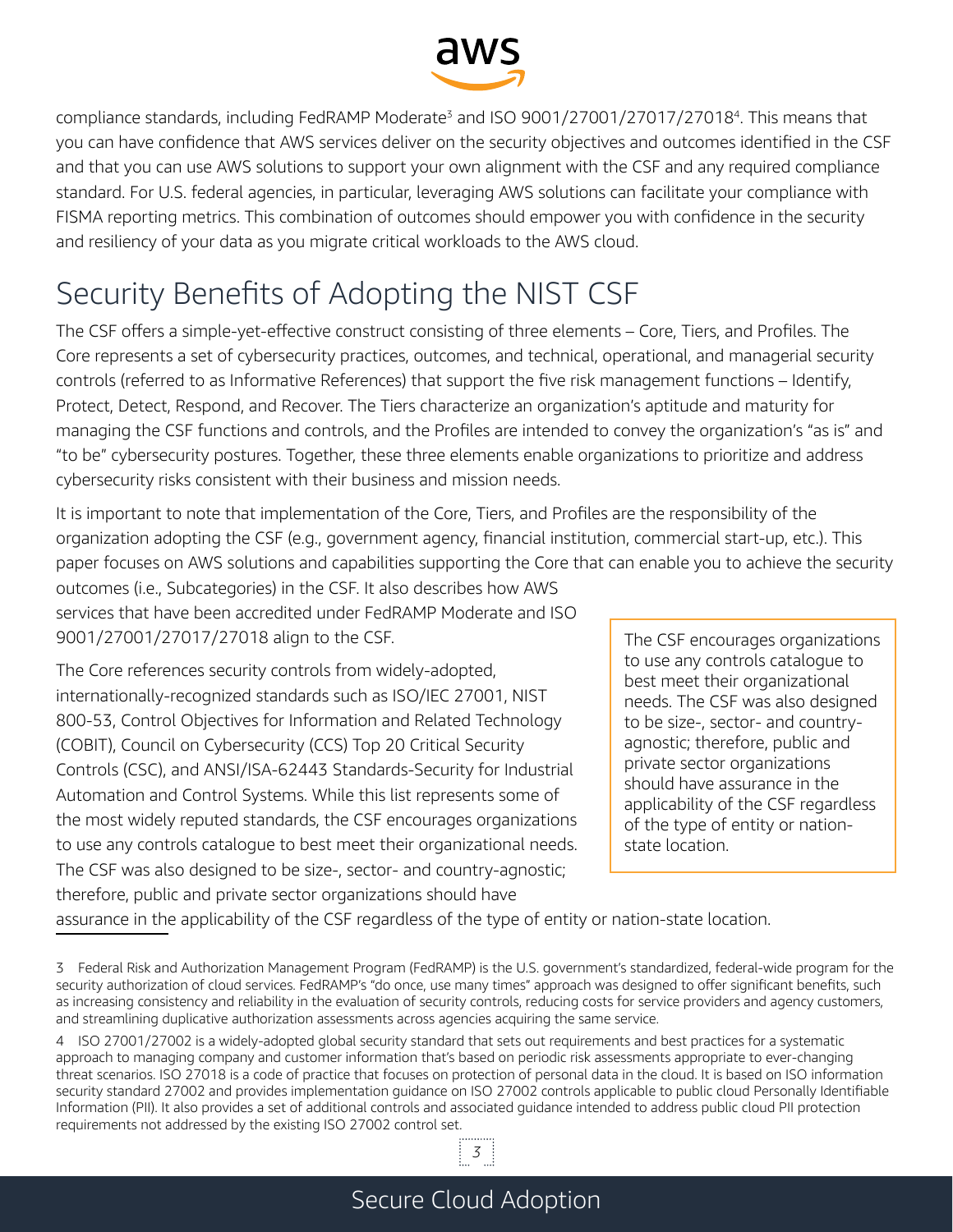

# <span id="page-6-0"></span>NIST CSF Implementation Use Cases

### Health Care

The U.S. Department of Health and Human Services completed a mapping of the Health Insurance Portability and Accountability Act of 1996 (HIPAA)<sup>5</sup> Security Rule to the NIST CSF. Under HIPAA, covered entities and business associates must comply with the HIPAA Security Rule to ensure the confidentiality, integrity and availability of protected health information.<sup>6</sup> Since HIPAA does not have a set of controls that can be assessed or a formal accreditation process, covered entities and business associates, like AWS, are HIPAA-eligible based on alignment with NIST 800-53- security controls that can be tested and verified in order to place services on the HIPAA eligibility list. The mapping between the NIST CSF and the HIPAA Security Rule promotes an additional layer of security since assessments performed for certain categories of the NIST CSF may be more specific and detailed than those performed for the corresponding HIPAA Security Rule requirement.

### Financial Services

The U.S. Financial Services Sector Coordinating Council<sup>7</sup> (FS-SCC) comprised of 70 financial services associations, institutions and utilities/exchanges, developed a sector-specific profile- a customized version of the NIST CSF that addresses unique aspects of the sector and its regulatory requirements. The Financial Services Sector Specific Cybersecurity profile, drafted collaboratively with regulatory agencies, is a means to harmonize cybersecurity-related regulatory requirements. For example, the FS-SCC mapped the "Risk Management Strategy" category to nine different regulatory requirements and determined that the language and definitions, while different, largely addressed the same security objective.

### International Adoption

Outside of the U.S., many countries have leveraged the NIST CSF for commercial and public sector use. Italy was one of the first international adopters of the NIST CSF and developed a national cybersecurity strategy against the five Functions. In June 2018, the UK aligned its Minimum Cyber Security Standard- mandatory for all government departments- to the five Functions. Additionally, Israel and Japan localized the NIST CSF into their respective languages with Israel creating a cyber defense methodology based on its own adaptation of the NIST CSF. Uruguay performed a mapping of the CSF to ISO standards to strengthen connections to international frameworks. Switzerland, Scotland, Ireland, and Bermuda are also among the list of countries that are using the NIST CSF to improve cybersecurity and resiliency across their public and commercial sector organizations.

*4*

<sup>5</sup> HIPAA includes provisions to protect the security and privacy of protected health information (PHI). PHI includes a very wide set of personally identifiable health and health-related data, including insurance and billing information, diagnosis data, clinical care data, and lab results such as images and test results. The HIPAA rules apply to covered entities, which include hospitals, medical services providers, employer sponsored health plans, research facilities, and insurance companies that deal directly with patients and patient data. The HIPAA requirement to protect PHI also extends to business associates.

<sup>6</sup> PHI includes a very wide set of personally identifiable health and health-related data, including insurance and billing information, diagnosis data, clinical care data, and lab results such as images and test results.

<sup>7</sup> https://www.fsscc.org/About-FSSCC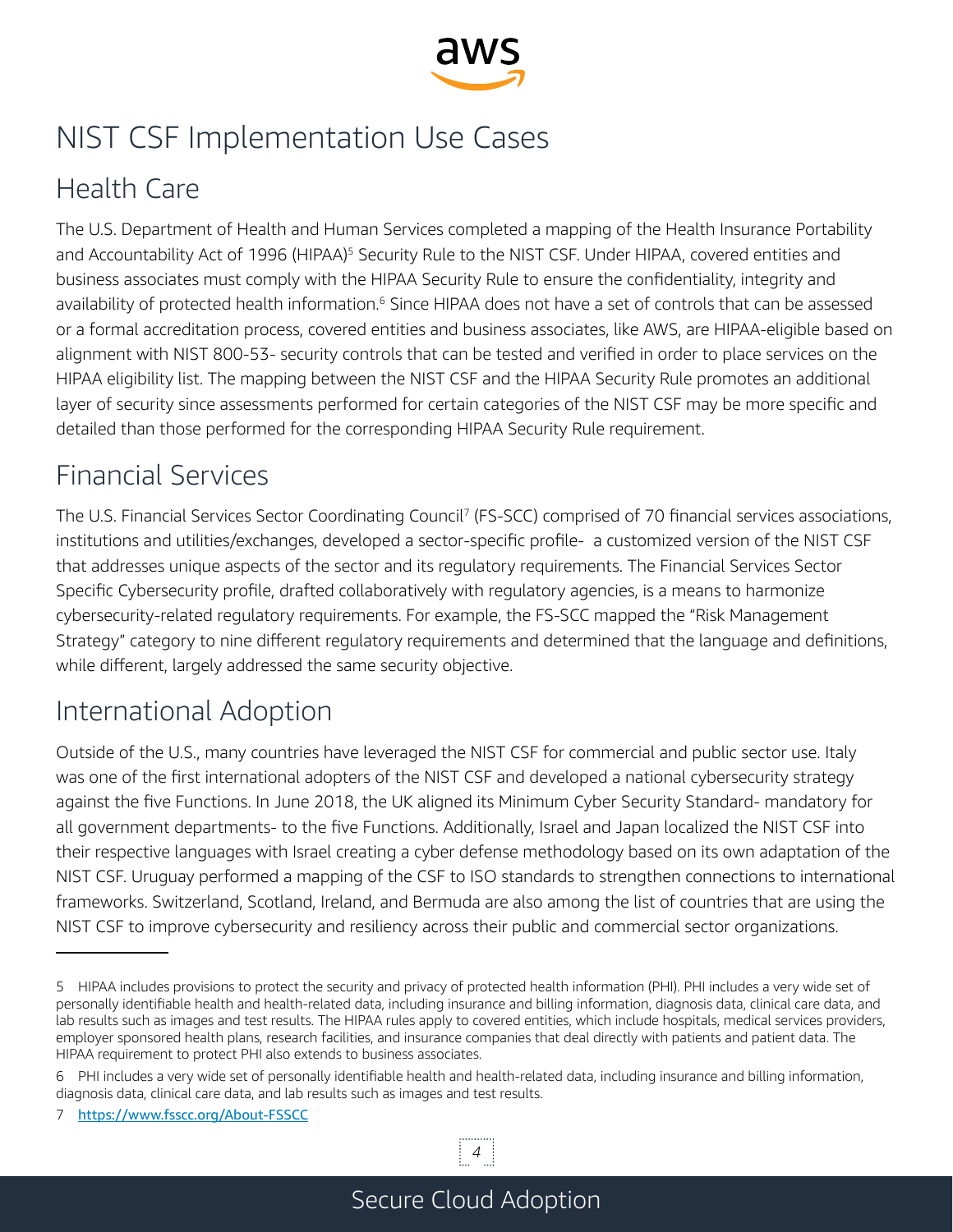

# <span id="page-7-0"></span>AWS Services that Enable Alignment with the NIST CSF

This section provides an overview of AWS capabilities that you can leverage to align with the CSF Core to achieve "security in the cloud." Appendix A provides a full list of AWS services aligned to functional categories and subcategories. The integration of these tools as part of your enterprise technology portfolio can help you build automated, innovative, and secure solutions to strengthen your cybersecurity posture.

Each CSF Core "Subcategory" was assessed and rendered by an independent third party assessor to meet the following criteria:

- Mapped to the applicable AWS service(s)
- Applicable AWS service(s) accredited under FedRAMP Moderate and/or ISO 9001/27001/27017/27018

In addition to addressing "security in the cloud," this section also identifies how AWS services align to the CSF to achieve "security of the cloud." The third party attestation establishes that AWS services align to the CSF based on meeting compliance standards that have been mapped to the CSF subcategories, specifically, FedRAMP Moderate and ISO 9001/27001/27017/27018. This means that you can have confidence that AWS services deliver on the security objectives in the CSF and that you can use these AWS solutions to also achieve the security and resiliency best practices and outcomes identified in the CSF.

While this paper serves as a resource to provide organizational lifecycle risk management that connects business and mission objectives to cybersecurity activities, AWS also provides other best practices resources for customers moving their organizations to the cloud (AWS Cloud Adoption Framework) and customers designing, building or optimizing solutions on AWS (Well-Architected Framework).8 These resources supply complementary tools to support an organization in building and maturing their cybersecurity risk management programs, processes and practices in the cloud. More specifically, this NIST CSF white paper can be used in parallel with either of these best practices guides, serving as the foundation for your security program with Cloud Adoption Framework or Well-Architected Framework as an overlay for operationalizing the CSF security outcomes in the cloud.

For customers migrating to the cloud, the AWS Cloud Adoption Framework (AWS CAF) provides guidance that supports each unit in your organization so that each area understands how to update skills, adapt existing processes, and introduce new processes to take maximum advantage of the services provided by cloud computing. Thousands of organizations around the world have successfully migrated their businesses to the cloud, relying on the AWS CAF to guide their efforts. AWS and our partners provide tools and services that can help you every step of the way to ensure complete understanding and transition.

https://d1.awsstatic.com/whitepapers/ aws\_cloud\_adoption\_framework.pdf

<sup>8</sup> The AWS Well-Architected Framework documents architectural best practices for designing and operating reliable, secure, efficient, and cost-effective systems in the cloud. It provides a set of foundational questions that allow you to understand if a specific architecture aligns well with cloud best practices. https://d1.awsstatic.com/whitepapers/architecture/AWS\_Well-Architected\_Framework.pdf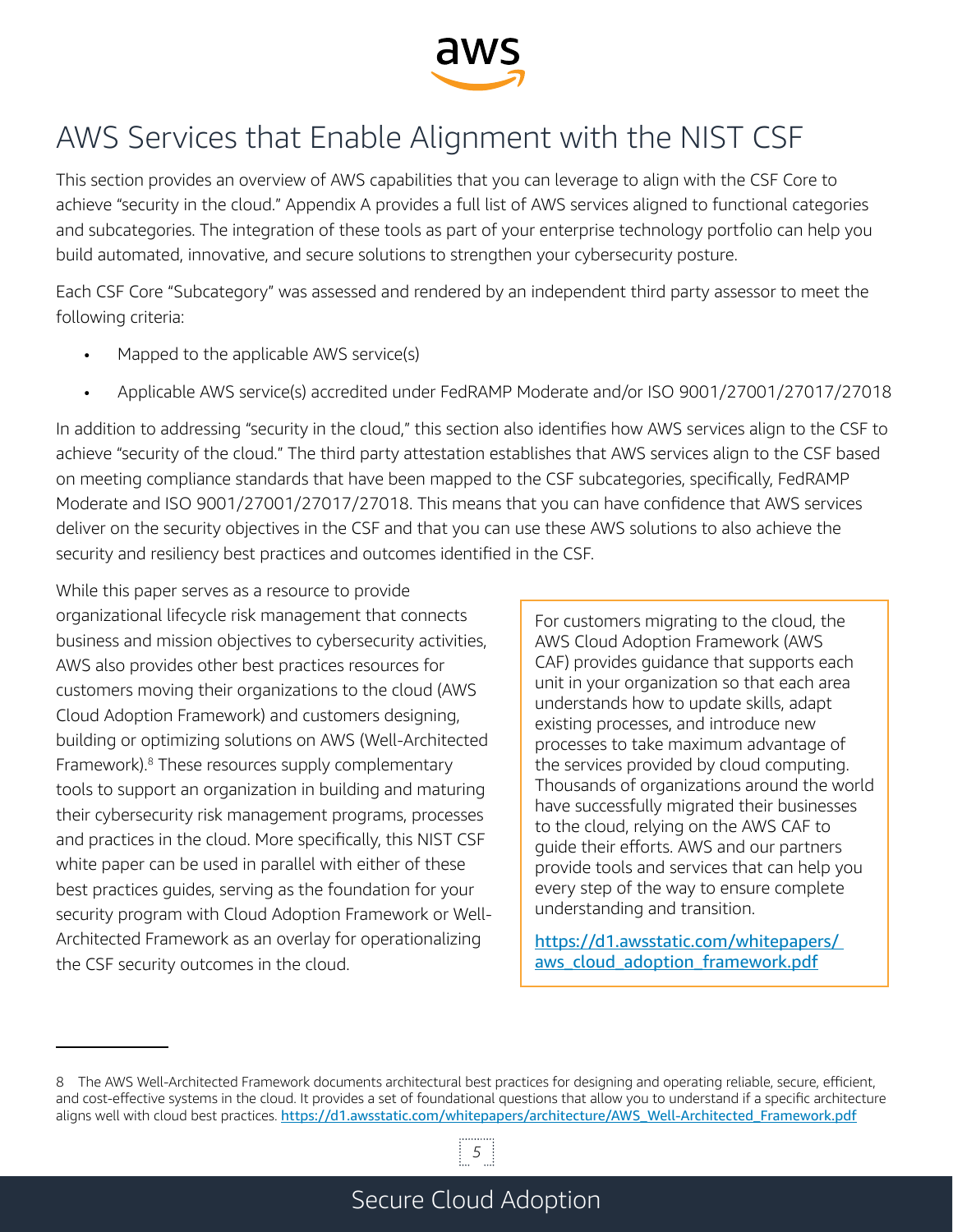

<span id="page-8-0"></span>

| <b>Identify</b>                                                 | <b>Protect</b>                                                             | <b>Detect</b>               | <b>Respond</b>           | <b>Recover</b>           |  |
|-----------------------------------------------------------------|----------------------------------------------------------------------------|-----------------------------|--------------------------|--------------------------|--|
| <b>Asset management</b>                                         | <b>Access Control</b>                                                      | <b>Anomalies and Events</b> | <b>Response Planning</b> | <b>Recovery Planning</b> |  |
| <b>Business environment</b>                                     | <b>Awareness and</b>                                                       | <b>Security Continuous</b>  | <b>Communications</b>    | <b>Improvements</b>      |  |
| <b>Governance</b>                                               | <b>Training</b>                                                            | <b>Monitoring</b>           | <b>Analysis</b>          | <b>Communications</b>    |  |
| <b>Risk Assessment</b>                                          | <b>Data Security</b>                                                       | <b>Detection Processes</b>  | <b>Mitigation</b>        |                          |  |
| <b>Risk Assessment</b><br><b>Strategy</b>                       | <b>Information Protection</b><br><b>Processes and</b><br><b>Procedures</b> |                             | <b>Improvements</b>      |                          |  |
| <b>Supply Chain Risk</b><br><b>Management</b>                   | <b>Maintenance</b>                                                         |                             |                          |                          |  |
|                                                                 | <b>Protective</b>                                                          |                             |                          |                          |  |
|                                                                 | <b>Technology</b>                                                          |                             |                          |                          |  |
|                                                                 |                                                                            |                             |                          |                          |  |
| <b>Subcategories</b><br>(108 outcome-based security activities) |                                                                            |                             |                          |                          |  |

### CSF Core Function: Identify

This section addresses the six categories that comprise the "Identify" Function: Asset Management, Business Environment, Governance, Risk Assessment, Risk Management Strategy, and Supply Chain Risk Management that "develop an organizational understanding to manage cybersecurity risk to systems, people, assets, data, and capabilities". A detailed mapping of AWS services to individual "Subcategories" and AWS and Customer Responsibility statements can be found in Appendix A.

#### **CSF Core Subcategories for Identify:**

**Asset Management (ID.AM):** The data, personnel, devices, systems, and facilities that enable the organization to achieve business purposes are identified and managed consistent with their relative importance to business objectives and the organization's risk strategy.

**Business Environment (ID.BE):** The organization's mission, objectives, stakeholders, and activities are understood and prioritized; this information is used to inform cybersecurity roles, responsibilities, and risk management decisions.

**Governance (ID.GV)**: The policies, procedures, and processes to manage and monitor the organization's regulatory, legal, risk, environmental, and operational requirements are understood and inform the management of cybersecurity risk.

**Risk Assessment (ID.RA):** The organization understands the cybersecurity risk to organizational operations (including mission, functions, image, or reputation), organizational assets, and individuals.

**Risk Management Strategy (ID.RM):** The organization's priorities, constraints, risk tolerances, and assumptions are established and used to support operational risk decisions.

**Supply Chain Risk Management (ID.SC):** The organization's priorities, constraints, risk tolerances, and assumptions are established and used to support risk decisions associated with managing supply chain risk. The organization has established and implemented the processes to identify, assess and manage supply chain risks.

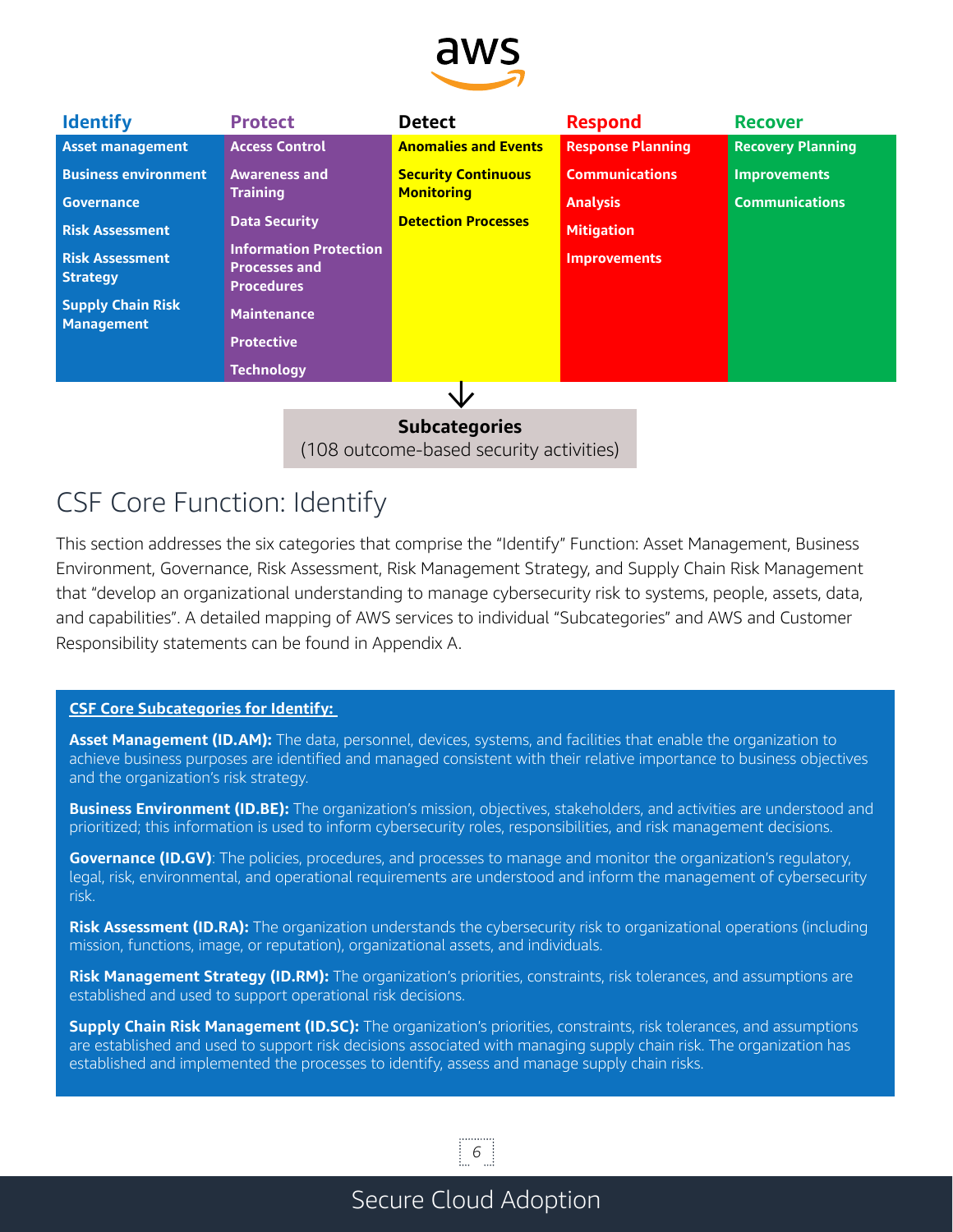

#### Customer Responsibility

Identifying and managing IT assets is the first step in effective IT governance and security, and yet has been one of the most challenging. The Center for Internet Security (CIS)<sup>9</sup> recognized the foundational importance of asset inventory and assigned physical and logical asset inventory as controls #1 and #2 of their Top 20. However, an accurate IT inventory, both of physical assets and logical assets, has been difficult to achieve and maintain for organizations of all sizes and resources. Inventory solutions are limited in being able to identify and report on all IT assets across the organization for various reasons, such as network segmentation preventing the solution from "seeing" and reporting from various parts of the enterprise network, endpoint software agents not being fully deployed or functional, and incompatibility across a broad range of disparate technologies. Unfortunately, those assets that are "lost" or unaccounted for pose the greatest risk. If they are not tracked, they are most likely not receiving the most recent patches and updates, are not replaced during lifecycle refreshments, and malware may be allowed to exploit and maintain its hold of the asset.

Migrating to AWS provides two key benefits that can mitigate the challenges with maintaining asset inventories in an on-prem environment. First, AWS assumes sole responsibility for managing physical assets that comprise the AWS cloud infrastructure. This can significantly reduce the burden of physical asset management for customers for those workloads that are hosted in AWS. The customer would still be responsible for maintaining physical asset inventories for the equipment they keep in their environment (e.g., datacenters, offices, deployed IoT, mobile workforce, etc.). The second benefit is the ability to achieve deep visibility and asset inventory for logical assets hosted in a customer's AWS account. This may sound like a bold claim, but it becomes quickly evident as it does not matter if an EC2 instance (virtual server) is turned on or off, whether the endpoint agent is installed and running, regardless of what network segment the asset is on, or any other factor. Whether using the AWS Console as a visual point-and-click interface, through the command line interface (CLI), or application programmable interface (API), customers can query and obtain visibility of AWS service assets. This reduces the inventory burden on the customer to the software they install on their EC2 instances and what data assets they store in AWS. AWS also has services that can perform this capability, like Amazon Macie,<sup>10</sup> which can identify, classify, label, and apply rules to data stored in Amazon S3.

An organization that understands its mission, stakeholders, and activities can utilize several AWS services to automate processes, assign business risk to IT systems, and manage user roles. For example, Identity and Access Management (IAM) can be used to assign access roles based on business roles for people and services. The use of tags for services and data can be used to prioritize automated tasks and include pre-determined risk decisions, or stop-gates for a person to evaluate the data presented and decide for which direction the system should take.

<sup>10</sup> https://aws.amazon.com/macie/?sc\_channel=PS&sc\_campaign=acquisition\_USsc\_publisher=google&sc\_medium=ACQ-P%7CPS-GO%7CBrand%7CDesktop%7CSU%7CSecurity%7CMacie%7CUS%7CEN%7CText&sc\_content=macie\_e&sc\_ detail=aws%20macie&sc\_category=Security&sc\_segment=293651803573&sc\_matchtype=e&sc\_country=US&s\_ kwcid=AL!4422!3!293651803573!e!!g!!aws%20macie&ef\_id=WMf1pwAAALNCC8Y3:20180918152026:s



<sup>9</sup> https://www.cisecurity.org/controls/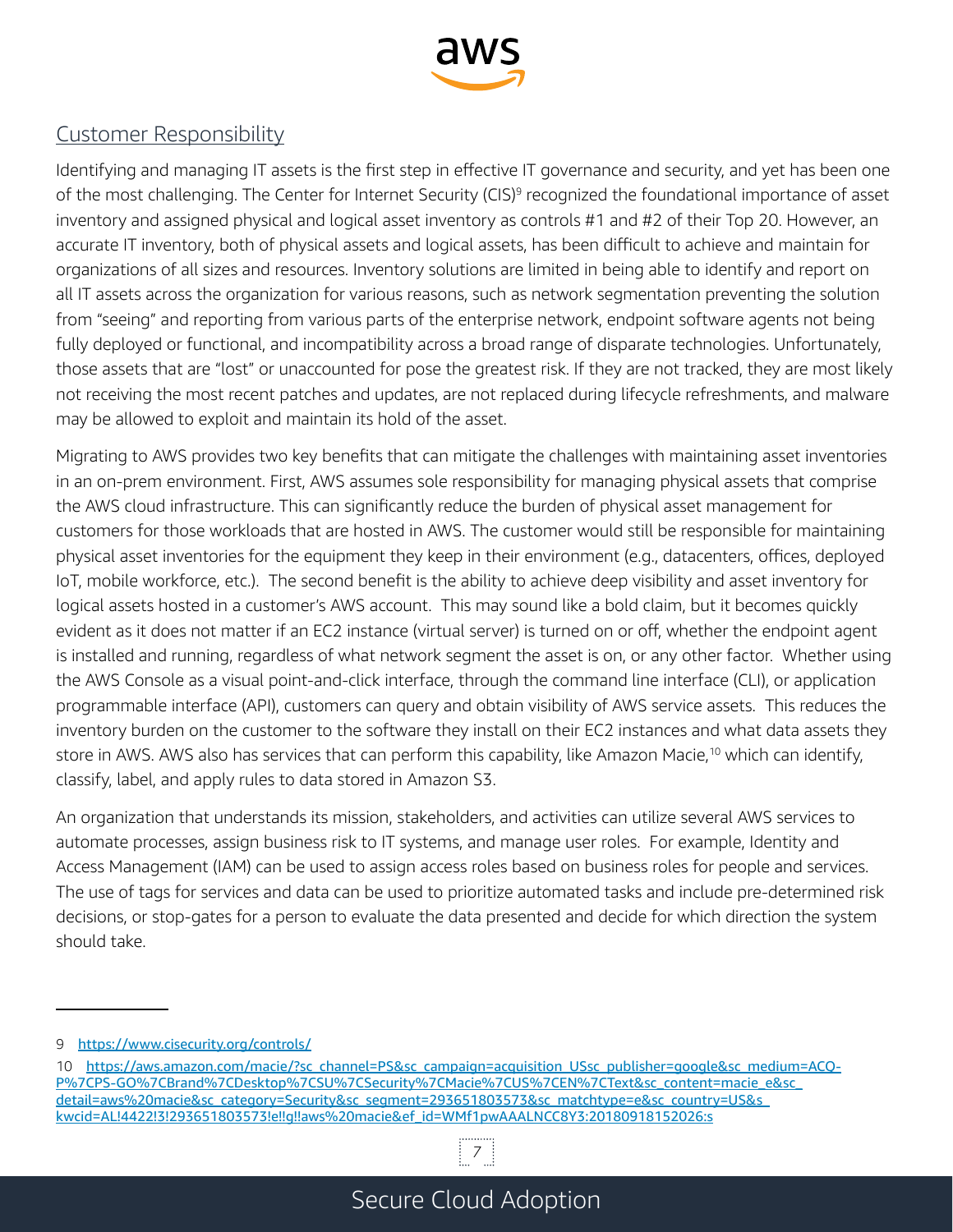

Governance is the "unsung hero" of cybersecurity. It lays the foundation and sets the standard for people, processes, and technology. AWS provides several services and capabilities such as AWS IAM, AWS Organizations, AWS Config, AWS Systems Manager, AWS Service Catalog, and others that customers can use to implement, monitor, and enforce governance. Customers can leverage AWS' compliance with over 50 standard such as FedRAMP, ISO, and PCI DSS<sup>11</sup>. AWS provides information about its risk and compliance program to enable customers to incorporate AWS controls into their governance framework. This information can assist customers in documenting a complete control and governance framework with AWS included as an important part of that framework. Services such as Amazon Inspector identify technical vulnerabilities that can be fed into a risk posture and management process.12 The enhanced visibility that the cloud provides increases the accuracy of a customer's risk posture allowing risk-decisions to be made on more substantial data.

#### AWS Responsibility

AWS maintains stringent access control management by only providing data center access and information to employees and contractors who have a legitimate business need for such privileges. When an employee no longer has a business need for these privileges, his or her access is immediately revoked, even if they continue to be an employee of Amazon or Amazon Web Services. All physical access to data centers by AWS employees is routinely logged and audited. Controls in place limit access to systems and data and provide that access to systems or data is restricted and monitored. In addition, customer data and server instances are logically isolated from other customers by default. Privileged user access control is reviewed by an independent auditor during the AWS SOC 1, ISO 27001, PCI, and FedRAMP audits.

AWS' risk management activities include our system development lifecycle (SDLC), which incorporates industry best practices and formal design reviews by the AWS Security Team, threat modeling and completion of a risk assessment. In addition, the AWS control environment is subject to regular internal and external risk assessments. AWS engages with external certifying bodies and independent auditors to review and test the AWS overall control environment.

AWS management has developed a strategic business plan which includes risk identification and the implementation of controls to mitigate or manage risks. AWS management re-evaluates the strategic business plan at least biannually. This process requires management to identify risks within its areas of responsibility and to implement appropriate measures designed to address those risks. In addition, the AWS control environment is subject to various internal and external risk assessments. AWS' Compliance and Security teams have established an information security framework and policies based on the Control Objectives for Information and related Technology (COBIT) framework and have effectively integrated the ISO 27001 certifiable framework based

<sup>11</sup> The Payment Card Industry Data Security Standard (also known as PCI DSS) is a proprietary information security standard administered by the PCI Security Standards Council https://www.pcisecuritystandards.org/), which was founded by American Express, Discover Financial Services, JCB International, MasterCard Worldwide and Visa Inc. PCI DSS applies to all entities that store, process or transmit cardholder data (CHD) and/or sensitive authentication data (SAD) including merchants, processors, acquirers, issuers, and service providers.

<sup>12</sup> https://aws.amazon.com/inspector/?sc\_channel=PS&sc\_campaign=acquisition\_USsc\_publisher=google&sc\_medium=ACQ-P%7CPS-GO%7CBrand%7CDesktop%7CSU%7CSecurity%7CInspector%7CUS%7CEN%7CText&sc\_content=aws\_inspector\_e&sc detail=aws%20inspector&sc\_category=Security&sc\_segment=293647559947&sc\_matchtype=e&sc\_country=US&s\_ kwcid=AL!4422!3!293647559947!e!!g!!aws%20inspector&ef\_id=WMf1pwAAALNCC8Y3:20180918153103:s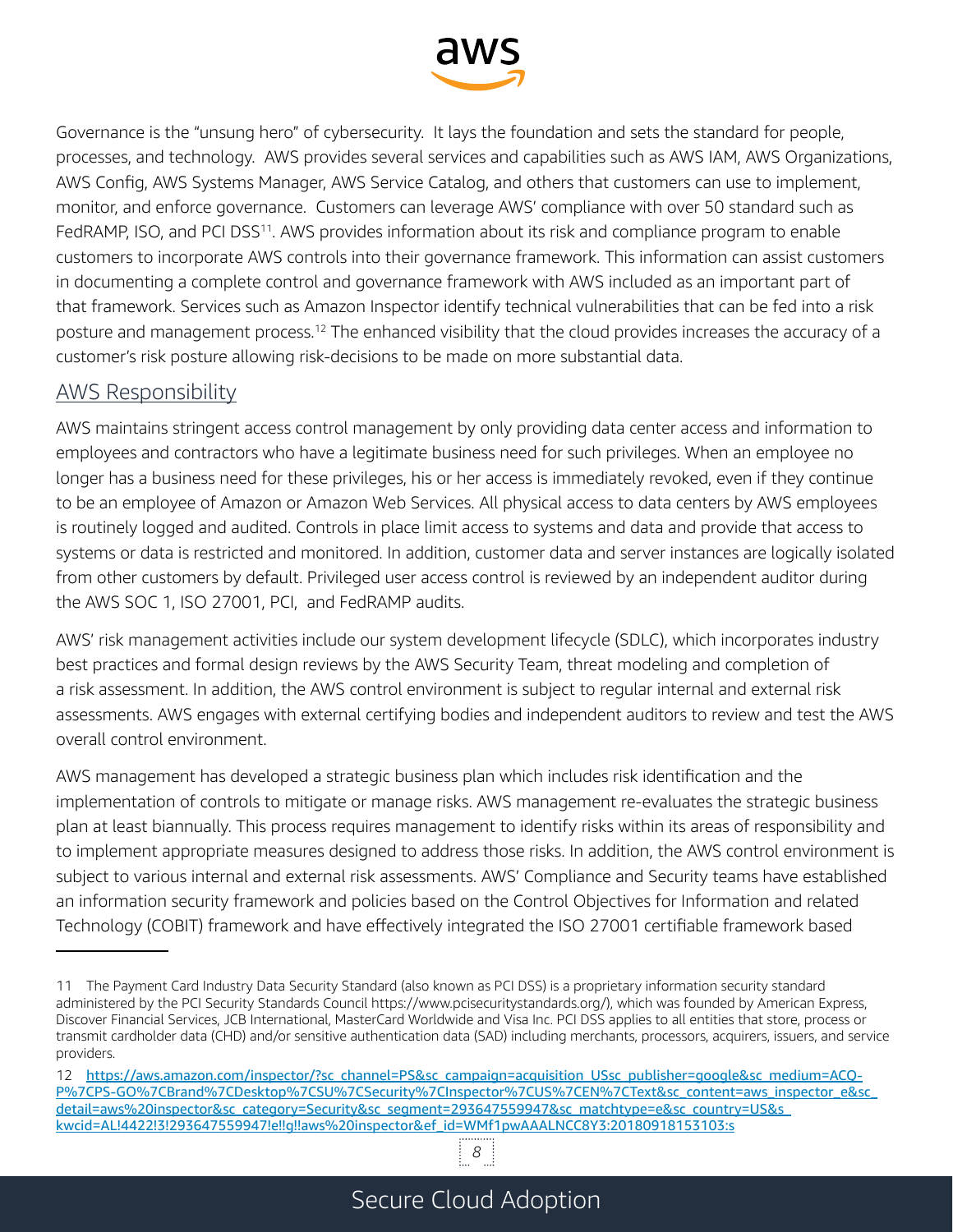

on ISO 27002 controls, American Institute of Certified Public Accountants (AICPA) Trust Services Principles, the PCI DSS v3.2, and the National Institute of Standards and Technology (NIST) Publication 800-53 Rev 4 (Recommended Security Controls for Federal Information Systems). AWS maintains the security policy, provides security training to employees, and performs application security reviews. These reviews assess the confidentiality, integrity, and availability of data, as well as alignment with the information security policy. AWS Security regularly scans all Internet facing service endpoint IP addresses for vulnerabilities (these scans do not include customer instances). AWS Security notifies the appropriate parties to remediate any identified vulnerabilities. In addition, external vulnerability threat assessments are performed regularly by independent security firms. Findings and recommendations resulting from these assessments are categorized and delivered to AWS leadership. These scans are done in a manner for the health and viability of the underlying AWS infrastructure and are not meant to replace the customer's own vulnerability scans required to meet their specific compliance requirements.

AWS maintains formal agreements with key third party suppliers and implements appropriate relationship management mechanisms in line with their relationship to the business. AWS' third party management processes are reviewed by independent auditors as part of AWS ongoing compliance with SOC and ISO 27001. In alignment with ISO 27001 standards, AWS hardware assets are assigned an owner, tracked and monitored by the AWS personnel with AWS proprietary inventory management tools. AWS procurement and supply chain team maintain relationships with all AWS suppliers. Refer to ISO 27001 standards; Annex A, domain 8 for additional details. AWS has been validated and certified by an independent auditor to confirm alignment with ISO 27001 certification standard.

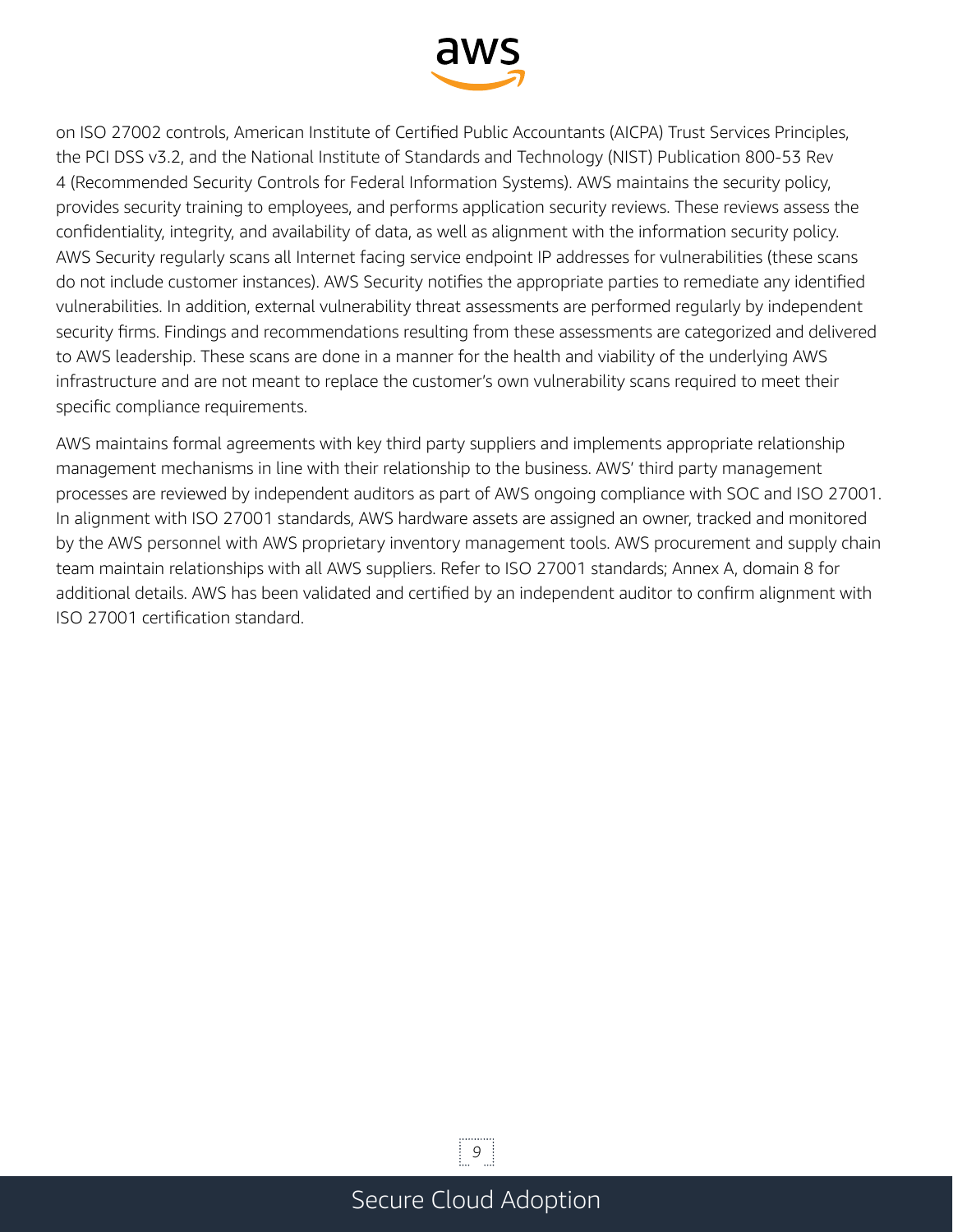

### <span id="page-12-0"></span>CSF Core Function: Protect

This section addresses the six categories that comprise the "Protect" Function: Access Control, Awareness and Training, Data Security, Information Protection Processes and Procedures, Maintenance, and Protective Technology. The section also highlights AWS solutions that you can leverage to align to this Function. A detailed mapping of AWS services to individual "Subcategories" and AWS and Customer Responsibility statements can be found in Appendix A.

#### **CSF Core Subcategory for Protect:**

**Identity Management, Authentication and Access Control (PR.AC):** Access to physical and logical assets and associated facilities is limited to authorized users, processes, and devices, and is managed consistent with the assessed risk of unauthorized access to authorized activities and transactions.

**Awareness and Training (PR.AT):** The organization's personnel and partners are provided cybersecurity awareness education and are trained to perform their cybersecurity-related duties and responsibilities consistent with related policies, procedures, and agreements.

**Data Security (PR.DS):** Information and records (data) are managed consistent with the organization's risk strategy to protect the confidentiality, integrity, and availability of information.

**Information Protection Processes and Procedures (PR.IP):** Security policies (that address purpose, scope, roles, responsibilities, management commitment, and coordination among organizational entities), processes, and procedures are maintained and used to manage protection of information systems and assets.

**Maintenance (PR.MA):** Maintenance and repairs of industrial control and information system components is performed consistent with policies and procedures.

**Protective Technology (PR.PT):** Technical security solutions are managed to ensure the security and resilience of systems and assets, consistent with related policies, procedures, and agreements.

#### Customer Responsibility

When looking at meeting the three security objectives of Confidentiality, Integrity, and Availability, the third can be very difficult to achieve in an on-prem environment with only one or two datacenters. This is one of the greatest benefits of hyperscale cloud service providers, and AWS in particular, due to our unique infrastructure architecture. You can distribute your application across multiple Availability Zones (AZ), which are logical fault isolation zones within a region. If architected properly with enhanced capacity management and autoscaling capabilities, your application and data would not be impacted by a single datacenter outage. If you take advantage of all the AZs in a region (where there are three or more), the loss of two datacenters may still not have any impact to your application. Likewise, services such as Amazon Simple Storage Service (S3) automatically replicates your data to at least three AZs in the region for a guaranteed availability of 99.99% and data durability of 99.999999999%.

Confidentiality can be achieved through encryption at rest and encryption in transit using AWS encryption services such as Elastic Block Store (EBS) Encryption, S3 encryption, Transparent Database Encryption for RDS

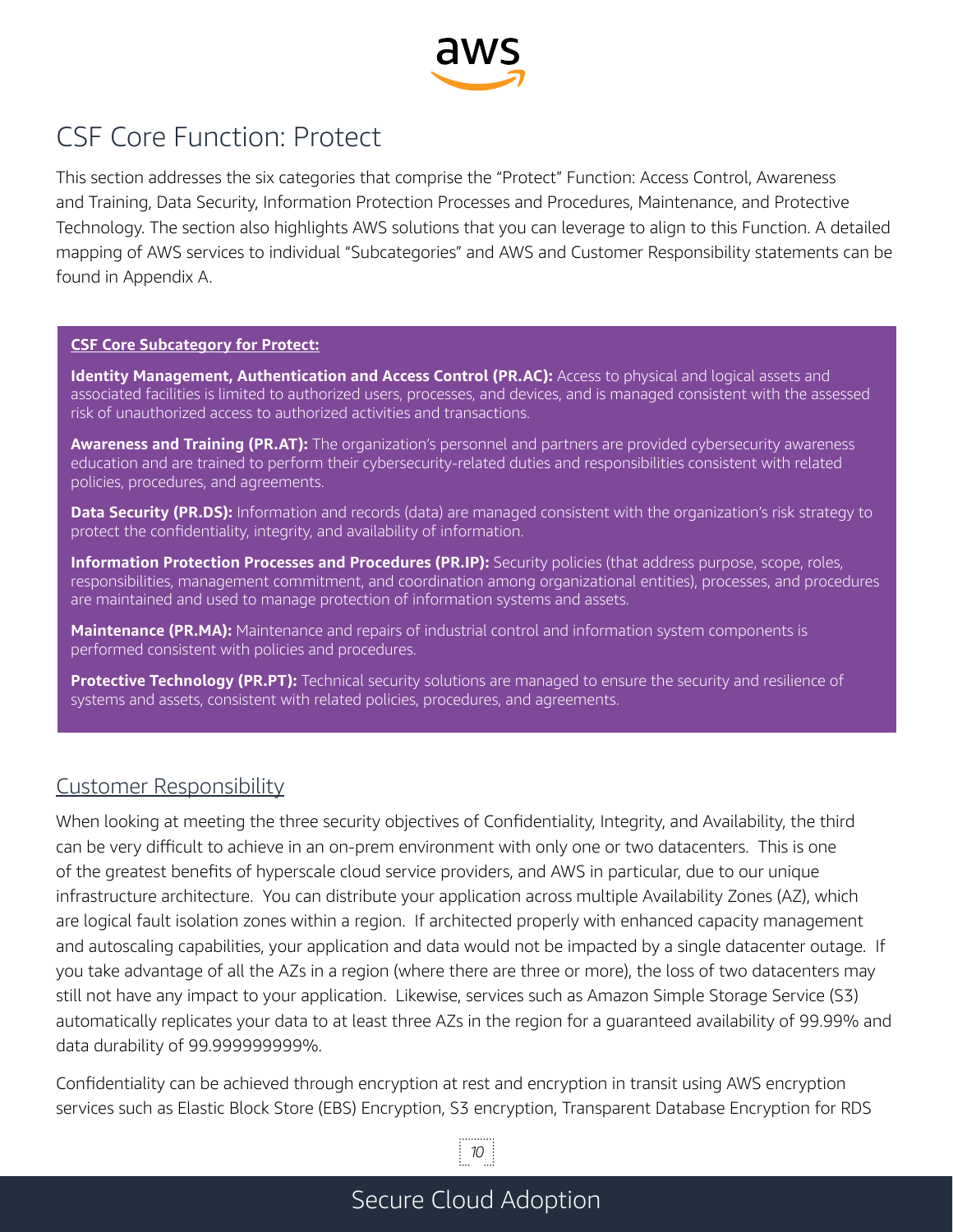

SQL Server and RDS Oracle, and VPN Gateway, or encryption using your existing encryption solution. AWS supports TLS/SSL encryption for all of its API endpoints and the ability to create VPN tunnels to protect data in transit. AWS also provides a Key Management Service and dedicated Hardware Security Module appliances to encrypt data at rest. You can choose to secure your data using the AWS provided capabilities, or use your own security tools.

Integrity can be facilitated in a variety of means. Amazon CloudWatch and Amazon CloudTrail have integrity checks, customers can use digital signatures for API calls and logs, MD5 checksums can be employed in Amazon S3, and then there are numerous third-party solutions from our partners. Amazon Config even provides integrity of the customer's AWS environment by monitoring for changes.

Within the customer AWS environment, AWS services such as AWS IAM, AWS Cognito, AWS Single Sign-On (SSO), AWS Cloud Directory, AWS Directory Service and features such as Multi-Factor Authentication allows you to implement, manage, secure, monitor, and report on user identities, authentication standards, and access rights.

You are responsible for training your staff and end users on the policies and procedures for managing your environment. For technical training, AWS and our training partners provide comprehensive training for various roles such as Solutions Architects, SysOps staff, Developers, and Security teams.<sup>13</sup>

#### AWS Responsibility

AWS employs the concept of least privilege, whereby employee access is granted based on business need and job responsibilities, providing temporary role-based access to only those resources and data required at that moment in time.

AWS provides physical data center access only to approved employees. All employees who need data center access must first apply for access and provide a valid business justification. These requests are granted based on the principle of least privilege, where requests must specify to which layer of the data center the individual needs access, and are time-bound. Requests are reviewed and approved by authorized personnel, and access is revoked after the requested time expires. Once granted admittance, individuals are restricted to areas specified in their permissions.

Third-party access is requested by approved AWS employees, who must apply for third-party access and provide a valid business justification. These requests are granted based on the principle of least privilege, where requests must specify to which layer of the data center the individual needs access, and are time-bound. These requests are approved by authorized personnel, and access is revoked after request time expires. Once granted admittance, individuals are restricted to areas specified in their permissions. Anyone granted visitor badge access must present identification when arriving on site and are signed in and escorted by authorized staff.

AWS has implemented formal, documented security awareness and training policies and procedures for our

<sup>13</sup> Available online and classroom training can be found at: https://aws.amazon.com/training. There are also several books covering many aspects of AWS, which can be found at https://www.amazon.com by searching for "AWS". AWS white papers can be found at: https://aws.amazon.com/whitepapers

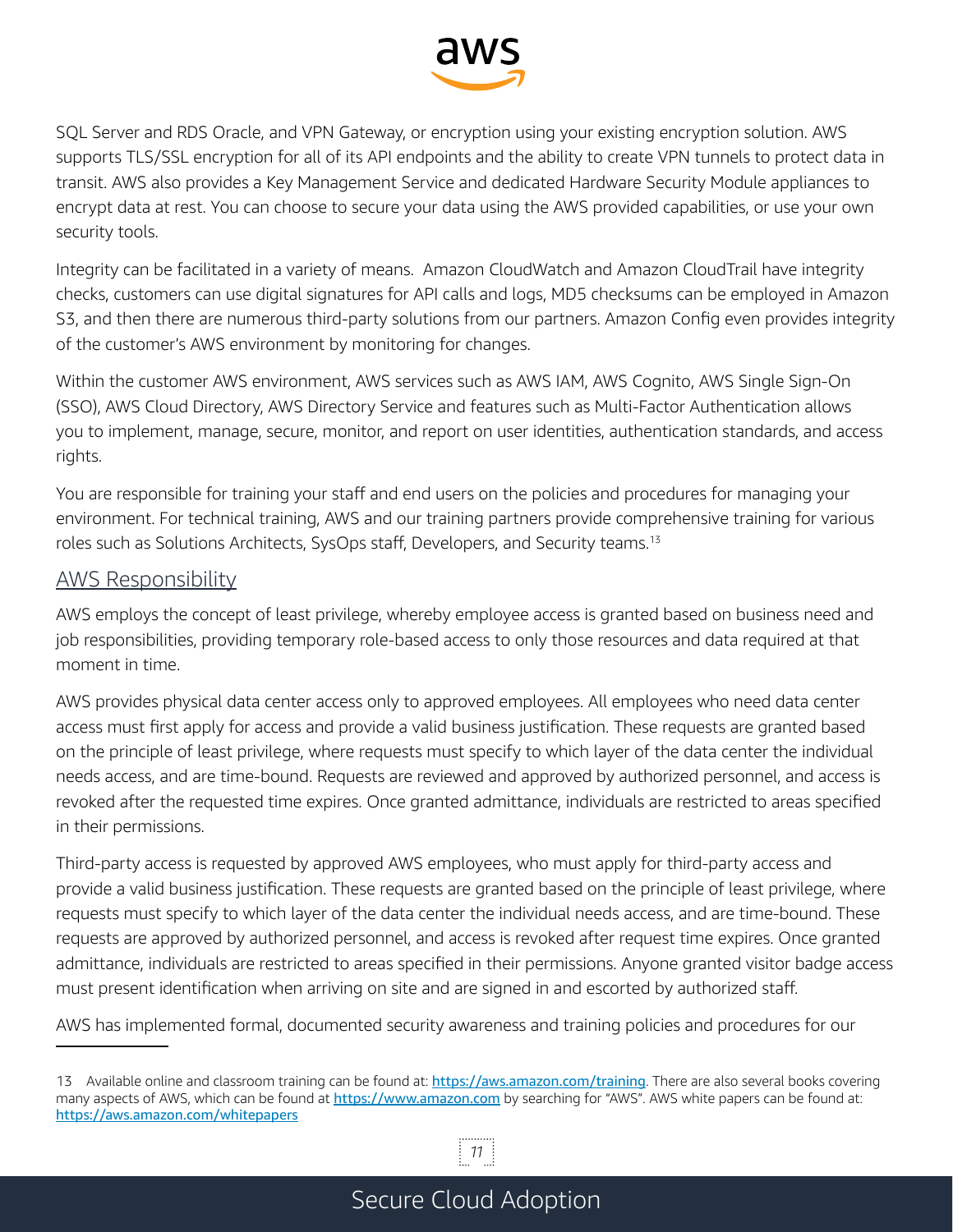

<span id="page-14-0"></span>employees and contractors that address purpose, scope, roles, responsibilities, management commitment, coordination among organizational entities, and compliance.

AWS' FedRAMP and ISO 27001 certifications document in detail the policies and procedures by which AWS operates, maintains, controls, approves, deploys, reports, and monitors all changes to its environment and infrastructure, as well as how AWS provides redundancy and emergency responses for its physical infrastructure. Additionally, the certifications document in detail the manner in which all remote maintenance for AWS services is approved, performed, logged and reviewed so as to prevent unauthorized access. They also address the manner in which AWS sanitizes media and destroys data. AWS uses products and procedures that align with NIST Special Publication 800-88 Guidelines for Media Sanitization. You are also responsible for preparing the policies, processes, and procedures for data protection.

To support billing and maintenance requirements, AWS assets are assigned an owner, tracked, and monitored with AWS proprietary inventory management tools. AWS asset owner maintenance procedures are carried out by utilizing a proprietary tool with specified checks that must be completed according to the documented maintenance schedule. Third party auditors test AWS asset management controls by validating that the asset owner is documented and that the condition of the assets are visually inspected according to the documented asset management policy.

AWS services can also greatly improve managing and performing systems maintenance for our customers. First, based on AWS infrastructure discussed above with Availability Zones (AZ), an application that was architected for high availability across multiple AZs can allow you to segregate maintenance activities. You can take assets within on AZ offline for maintenance without affecting the performance of the overall application as the duplicate assets in the other AZs scale out and pick up the load. Maintenance can be accomplished one AZ at a time, and can be automated with stop-gates and reporting as required. In addition, entire architectures can be shifted over from a DevTest (Blue) environment to an operations (Green) environment, and vice versa, where that method is desired.

### CSF Core Function: Detect

This section addresses the three categories that comprise the "Detect" Function: Anomalies and Events, Security Continuous Monitoring, and Detection Processes. We summarize the key AWS solutions that you can leverage to align to this Function. A detailed mapping of AWS services to individual "Subcategories" and AWS and Customer Responsibility statements can be found in Appendix A.

#### **CSF Core Subcategory for Detect:**

**Anomalies and Events (DE.AE):** Anomalous activity is detected in a timely manner and the potential impact of events is understood.

**Security Continuous Monitoring (DE.CM):** The information system and assets are monitored at discrete intervals to identify cybersecurity events and verify the effectiveness of protective measures.

**Detection Processes (DE.DP):** Detection processes and procedures are maintained and tested to ensure timely and adequate awareness of anomalous events.

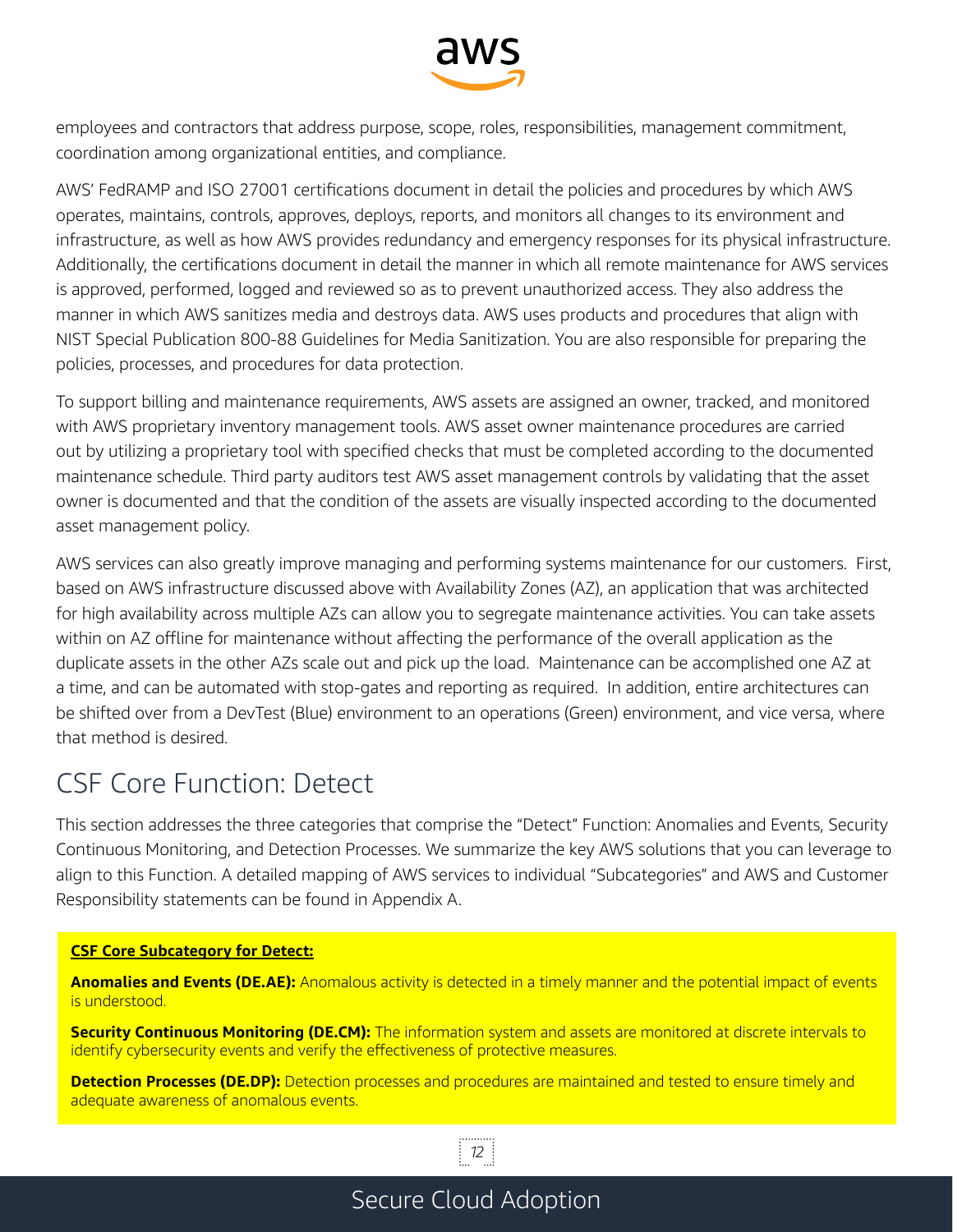

#### Customer Responsibility

The ability to gather, synthesize, and alert on security-relevant events is fundamental to any cybersecurity risk management program. The API-driven nature of cloud technology provides a new level of visibility and automation not previously possible. With every action taken resulting in one or more audit records, AWS provides a wealth of activity information available to customers within their account structure. However, the volume of data can present its own challenges. Finding the proverbial "needle in the haystack" is a real problem, but the capacity and capabilities the cloud provides are well-suited to resolve these challenges. With the appropriate log processing infrastructure, automation, and data analysis, it is possible to achieve near-real-time detection and response for critical events while filtering out false-positives and low/accepted risks.

AWS has several services that can be utilized as part of a comprehensive Security Operations strategy for continuous monitoring and threat detection. At the fundamental level, there are services such as AWS CloudTrail<sup>14</sup> for logging all API calls, where the logs can be digitally signed and encrypted, and then stored in a secure Amazon S3 bucket. Virtual Private Cloud (VPC) Flow Logs<sup>15</sup> monitor all network activity going in and out of your VPC. There is also Amazon CloudWatch<sup>16</sup>, which monitors your AWS environment and generates alerts similar to a Security Information Event Management (SIEM) system, and can be ingested into a customer's onprem SIEM.

There are also other advanced services such as Amazon GuardDuty<sup>17</sup> that correlates activity within your AWS environment with threat intelligence from multiple sources that provides additional risk context and anomaly detection. Amazon Macie is another advanced service that can identify sensitive data, classify and label it, and track its location and access. Some customers may even choose to take advantage of AWS artificial intelligence (AI) and machine learning (ML) services to model and analyze log data.

#### AWS Responsibility

AWS provides near real-time alerts when the AWS monitoring tools show indications of compromise or potential compromise, based upon threshold alarming mechanisms determined by AWS service and Security teams. AWS correlates information gained from logical and physical monitoring systems to enhance security on an as-needed basis. Upon assessment and discovery of risk, Amazon disables accounts that display atypical usage matching the characteristics of bad actors.

AWS employees are trained on how to recognize suspected security incidents and where to report them. When appropriate, incidents are reported to relevant authorities. AWS maintains the AWS security bulletin webpage<sup>18</sup> to notify customers of security and privacy events affecting AWS services. Customers can subscribe to the

- 14 https://aws.amazon.com/cloudtrail/
- 15 https://docs.aws.amazon.com/vpc/latest/userguide/flow-logs.html
- 16 https://aws.amazon.com/cloudwatch/?sc\_channel=PS&sc\_campaign=acquisition\_USsc\_publisher=google&sc\_medium=ACQ-P%7CPS-GO%7CBrand%7CDesktop%7CSU%7CManagement%20Tools%7CCloudWatch%7CUS%7CEN%7CText&sc\_ content=cloudwatch\_e&sc\_detail=aws%20cloudwatch&sc\_category=Management%20Tools&sc\_ segment=293615620998&sc\_matchtype=e&sc\_country=US&s\_kwcid=AL!4422!3!293615620998!e!!g!!aws%20 cloudwatch&ef\_id=WMf1pwAAALNCC8Y3:20180918153820:s
- 17 https://aws.amazon.com/quardduty/
- 18 https://aws.amazon.com/security/security-bulletins

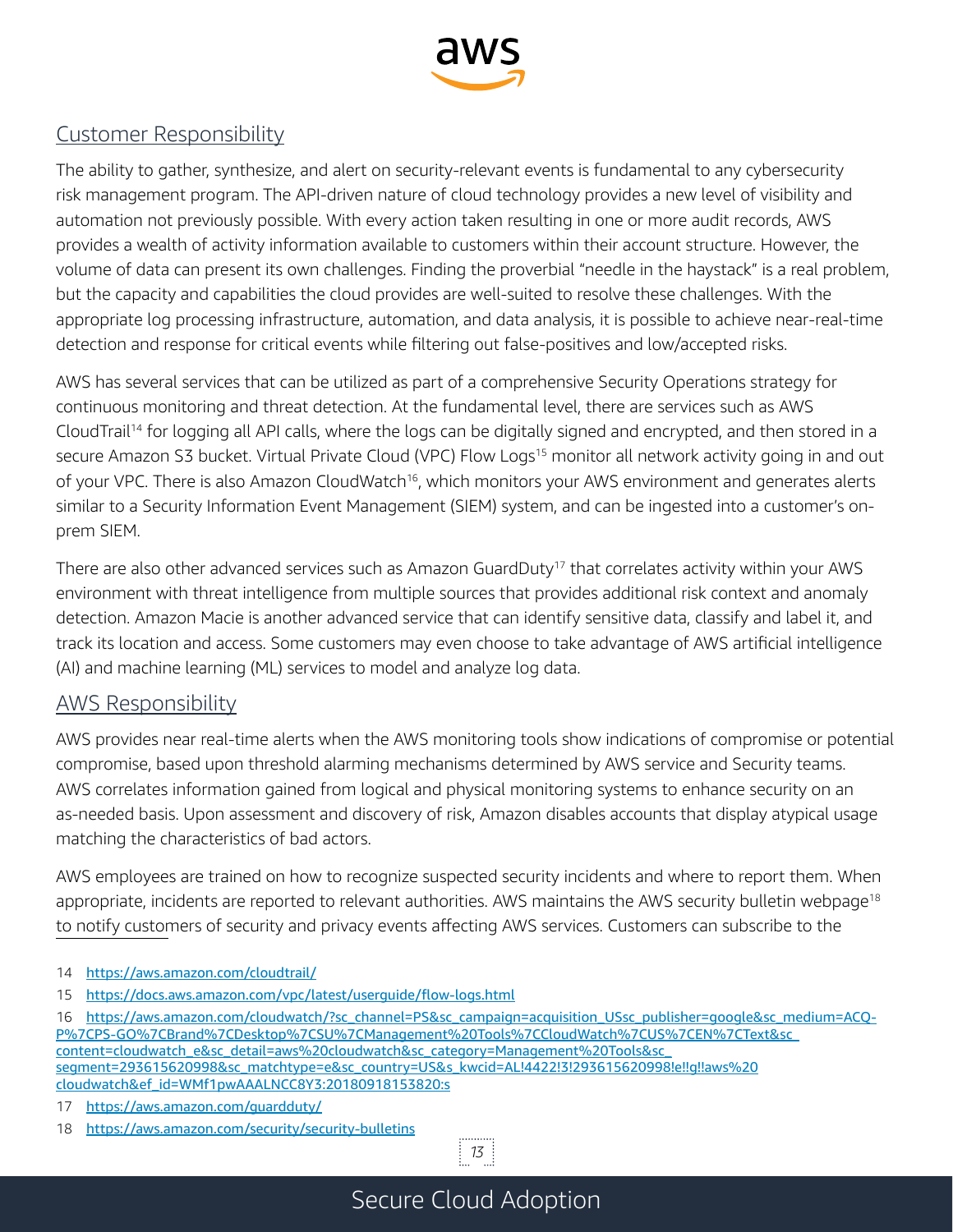

<span id="page-16-0"></span>Security Bulletin RSS Feed to keep abreast of security announcements on the Security Bulletin webpage. The customer support team maintains a Service Health Dashboard webpage<sup>19</sup> to alert customers to any broadly impacting availability issues.

### CSF Core Function: Respond

This section addresses the five categories that comprise the "Respond" Function: Response Planning, Communications, Analysis, Mitigations, and Improvements. We also summarize the key AWS solutions that you can leverage to align to this Function. A detailed mapping of AWS services to individual "Subcategories" and AWS and Customer Responsibility statements can be found in Appendix A.

#### **CSF Core Subcategory for Respond:**

**Response Planning (RS.RP):** Response processes and procedures are executed and maintained, to ensure timely response to detected cybersecurity events.

Mitigation (RS.MI): Activities are performed to prevent expansion of an event, mitigate its effects, and eradicate the incident.

**Communications (RS.CO):** Response activities are coordinated with internal and external stakeholders, as appropriate, to include external support from law enforcement agencies.

**Analysis (RS.AN):** Analysis is conducted to ensure adequate response and support recovery activities.

**Improvements (RS.IM):** Organizational response activities are improved by incorporating lessons learned from current and previous detection/response activities.

#### Customer Responsibility

The time between detection and response is critical. Well-executed, repeatable response plans minimize exposure and speed recovery. Automation enabled by the cloud allows for the implementation of sophisticated playbooks as code with much quicker response times.

By simply tagging an Amazon EC2 instance, for example, automation can isolate the instance, take a forensic snapshot, install analysis tools, connect the suspect instance to a forensic workstation, and cut a ticket to a cybersecurity analyst. The capabilities listed below facilitate the creation of automated processes to add speed and consistency to your incident response processes. Moreover, these tools allow you to maintain a history of the communications for use in a post-event review.

While the cloud does offer capabilities to streamline and expedite the collection and dissemination of information, there is always a human element involved in response coordination. Cybersecurity analysis requires investigative action, forensics, and understanding of the incident. These necessarily require some level of human interaction. Though AWS services do not provide direct incident analytics, they do provide services to assist with executing a formalized process and assessing the breadth of impact.

*14*

<sup>19</sup> http://status.aws.amazon.com/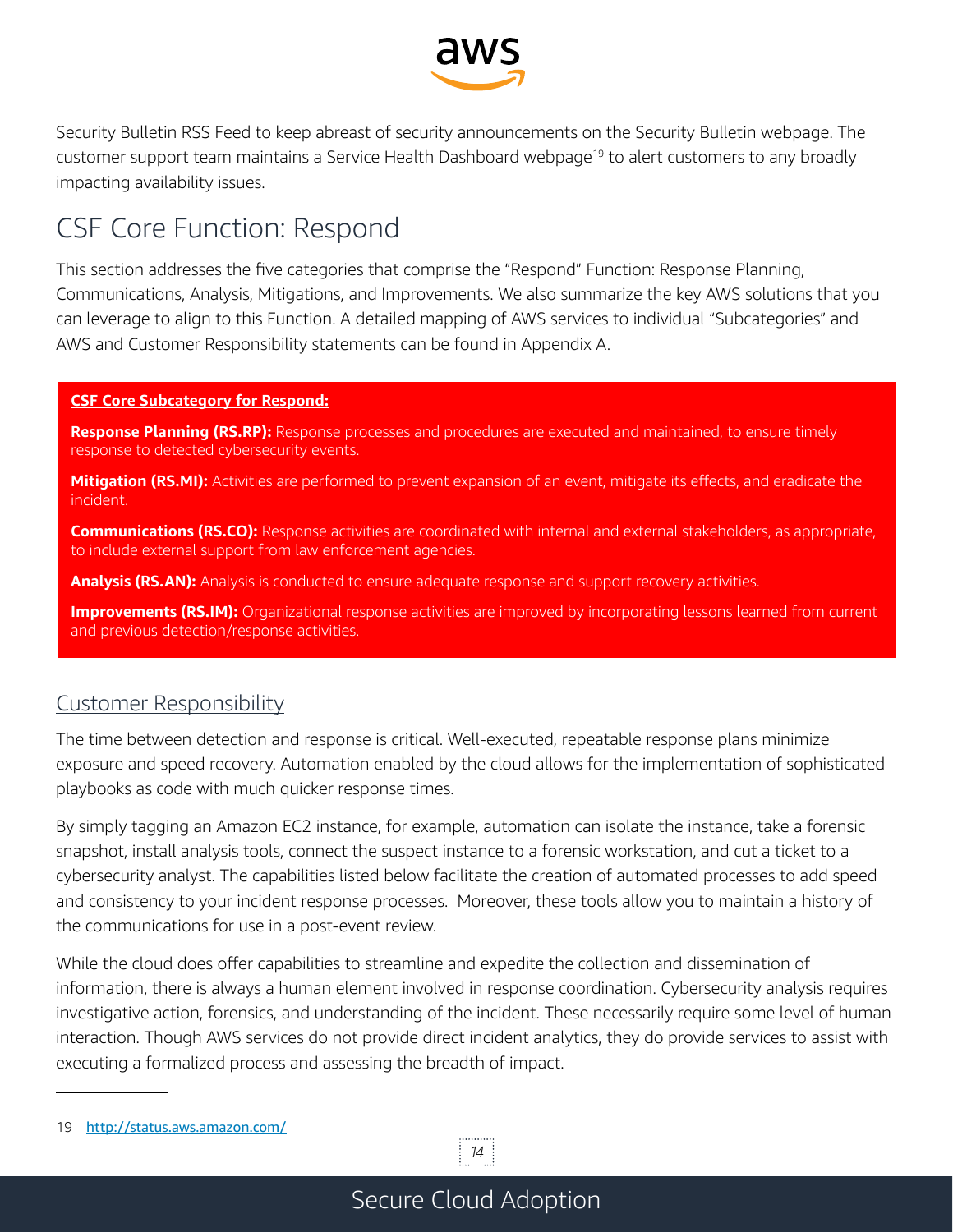

#### <span id="page-17-0"></span>AWS Responsibility

AWS has implemented a formal, documented incident response policy and program. The policy addresses purpose, scope, roles, responsibilities, and management commitment.

AWS utilizes a three-phased approach to manage incidents:

- 1. Activation and Notification Phase
- 2. Recovery Phase
- 3. Reconstitution Phase

To ensure the effectiveness of the AWS Incident Management plan, AWS conducts incident response testing. This testing provides excellent coverage for the discovery of previously unknown defects and failure modes. In addition, it allows the Amazon Security and Service teams to test the systems for potential customer impact and further prepare staff to handle incidents such as detection and analysis, containment, eradication, and recovery, and post-incident activities.

The Incident Response Test Plan is executed annually, in conjunction with the Incident Response plan. AWS Incident Management planning, testing and test results are reviewed by third party auditors.

### CSF Core Function: Recover

This section addresses the three categories that comprise the "Recover" Function: Recovery Planning, Improvements, and Communications. We also summarize the key AWS solutions that you can leverage to align to this Function. A detailed mapping of AWS services to individual "Subcategories" and AWS and Customer Responsibility statements can be found in Appendix A.

#### **CSF Core Subcategory for Recover:**

**Recovery Planning (RC.RP):** Recovery processes and procedures are executed and maintained to ensure timely restoration of systems or assets affected by cybersecurity events.

**Improvements (RC.IM):** Recovery planning and processes are improved by incorporating lessons learned into future activities.

**Communications (RC.CO):** Restoration activities are coordinated with internal and external parties, such as coordinating centers, Internet Service Providers, owners of attacking systems, victims, other CSIRTs, and vendors.

#### Customer Responsibility

Customers are responsible for planning, testing, and performing recovery operations for their applications and data to maintain their business continuity. The cause of an outage may come from many different sources. AWS services provide many advanced capabilities for self-healing and automated recovery. For example, the use of auto-scaling groups across multiple Availability Zones allows for the infrastructure to monitor the health of EC2

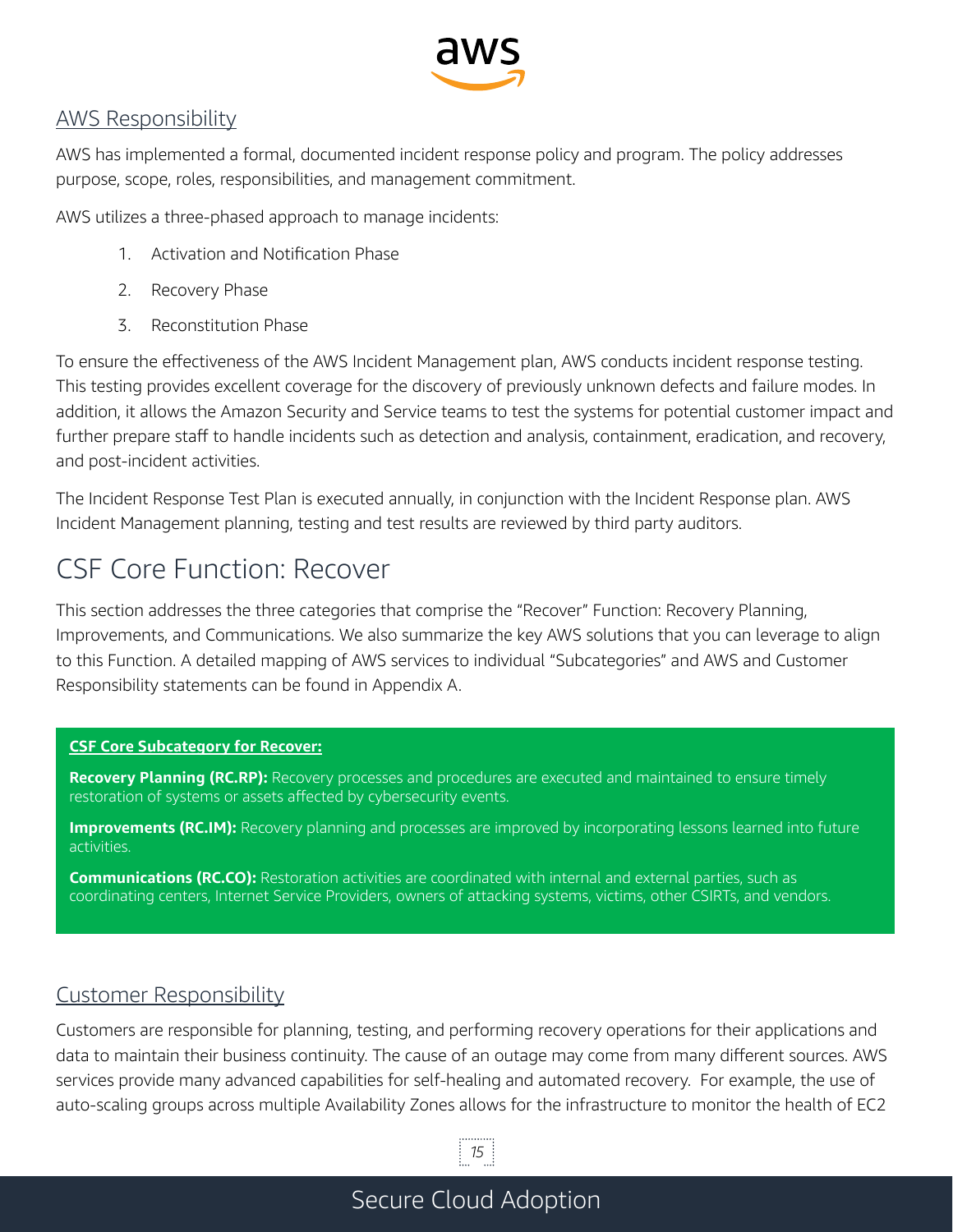

instances and rapidly replace a failed instance with a new Amazon Machine Image (AMI). Additionally, the use of Amazon CloudWatch, AWS Lambda, and other services/service capabilities can automate recovery actions to include everything from deploying an entire AWS environment and application, to failing over to a different AWS region, restoring data from backups, and more.

Lastly, actions involving public relations, reputation management, and communicating recovery activities are respective to how the organization handles the event that impacted their environment, which, in this case, is the customer.

#### AWS Responsibility

AWS' resilient infrastructure, reliable automation, disciplined processes, and exceptional people are able to recover from events very quickly and with minimal (if any) disruption to our customers.

The AWS business continuity plan details the three-phased approach that AWS has developed to recover and reconstitute the AWS infrastructure:

- Activation and Notification Phase
- Recovery Phase
- Reconstitution Phase

This approach ensures that AWS performs system recovery and reconstitution efforts in a methodical sequence, maximizing the effectiveness of the recovery and reconstitution efforts and minimizing system outage time due to errors and omissions.

AWS maintains a ubiquitous security control environment across all regions. Each data center is built to physical, environmental, and security standards in an active-active configuration, employing an n+1 redundancy model to ensure system availability in the event of component failure. Components (N) have at least one independent backup component (+1), so the backup component is active in the operation even if all other components are fully functional. In order to eliminate single points of failure, this model is applied throughout AWS, including network and data center implementation. All data centers are online and serving traffic; no data center is "cold." In case of failure, there is sufficient capacity to enable traffic to be load-balanced to the remaining sites.

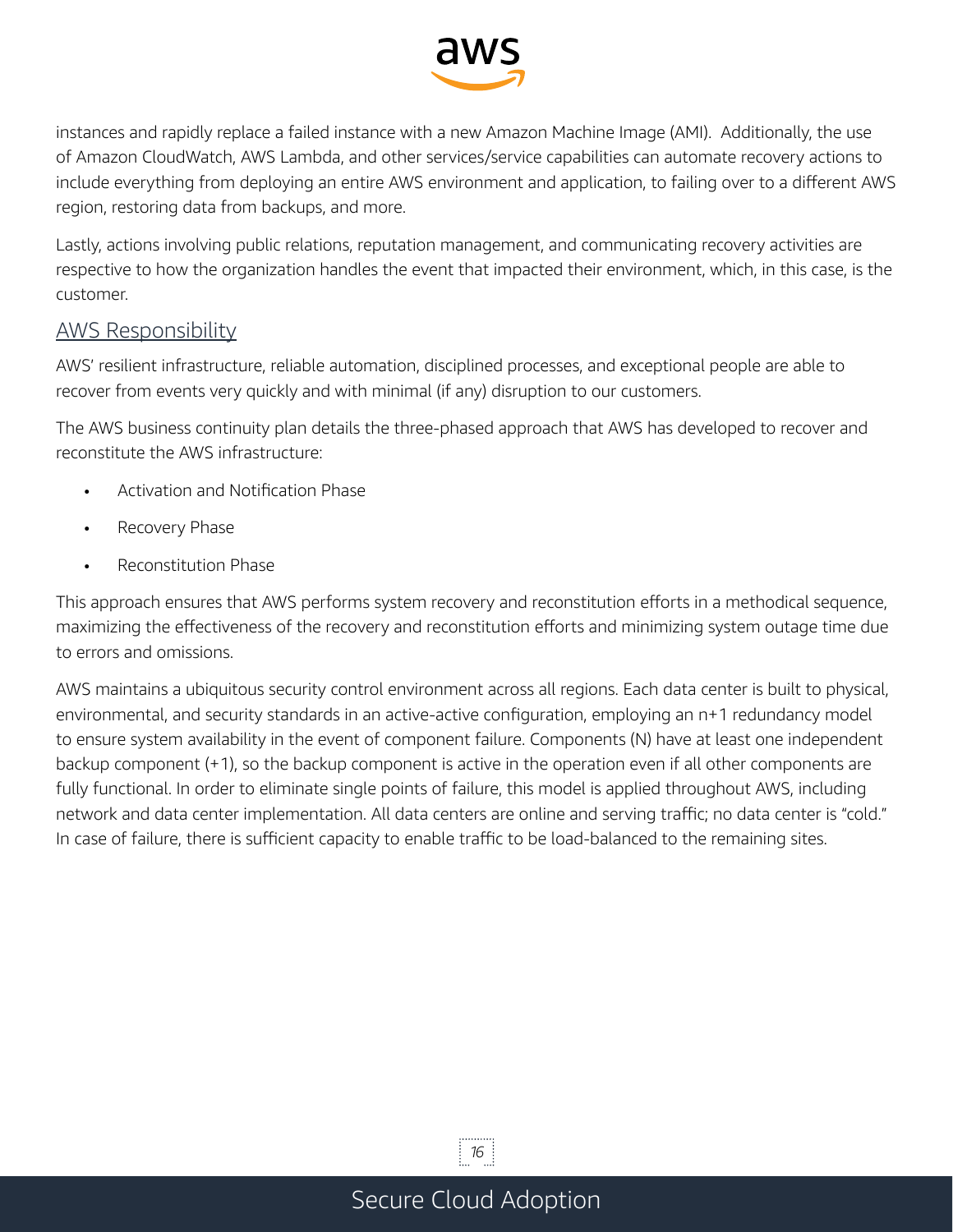

# <span id="page-19-0"></span>AWS Services Alignment with the CSF

AWS assessed the alignment of our cloud services to the CSF to demonstrate "security of the cloud." In an increasingly interconnected world, applying strong cybersecurity risk management practices for each interconnected system to protect the confidentiality, integrity and availability of data is a necessity. Our public and private sector customers fully expect that we employ best-in-class security to safeguard our cloud services, and the data processed and stored in those systems. In order to effectively protect data and systems at hyperscale, security cannot be an afterthought, but rather an integral part of our systems lifecycle management. This means that security starts at Phase 0 (i.e., systems inception) and is continuously delivered as an inherent part of our service delivery model.

As validated by our third party assessor, AWS solutions available today for our public and commercial sector customers alignment with the NIST CSF. Each of these services maintains a current accreditation under FedRAMP Moderate and/or ISO 27001. When deploying AWS solutions, organizations can have the assurance that AWS services uphold risk management best practices defined in the CSF and can leverage these solutions for their own alignment to the CSF.

AWS exercises a rigorous, risk-based approach to the security of our services and the safeguarding of customer data. We enforce our own internal security assurance process for our services, which evaluates the effectiveness of the managerial, technical, and operational controls necessary for protecting against current and emerging security threats impacting the resiliency of our services. Hyper-scale commercial cloud service providers, such as AWS, are already subject to robust security requirements in the form of sector-specific, national, and international security certifications (e.g. FedRAMP, ISO 27001, PCI DSS, SOC, etc.) that sufficiently address the risk concerns identified by public and private sector customers worldwide.

AWS adopts the security high bar across all of our services based on our "high watermark" approach for all of our customers. This means that we take the highest classification level of data traversing and stored in our cloud services and apply those same levels of protection to all of our services and for all of our customers. These services are then queued for certification against the highest compliance bar, which translates to customers benefiting from elevated levels of protection for customer data processed and stored in our cloud. As validated by our third party assessor, AWS solutions available today for our public and commercial sector customers align with the CSF Core. Each of these services maintains a current accreditation under FedRAMP Moderate and/or ISO 27001. When deploying AWS solutions, organizations can have the assurance that AWS services uphold risk management best practices defined in the CSF and can leverage these solutions for their own alignment to the CSF. Refer to Appendix B for the third party attestation letter.

*17*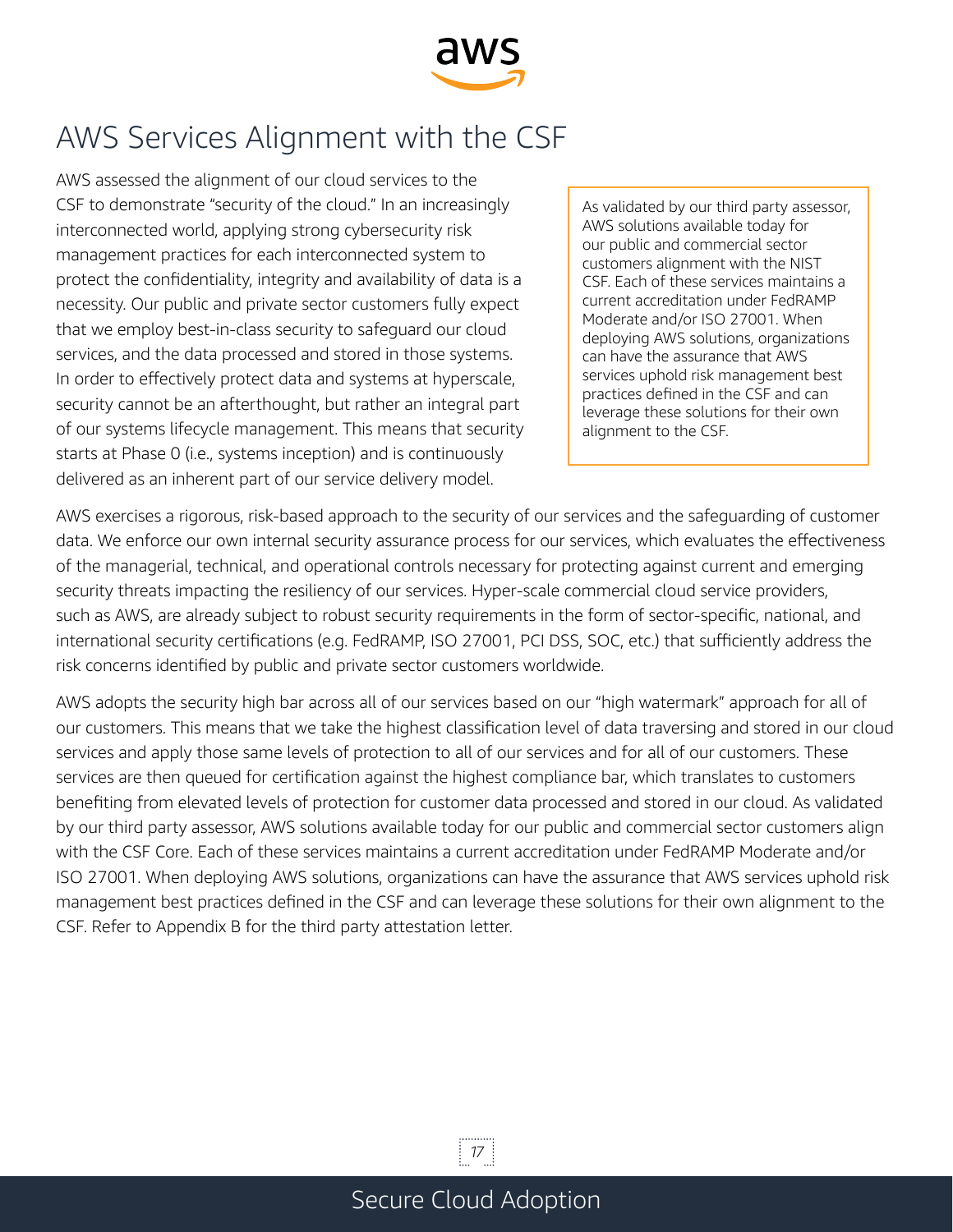

# <span id="page-20-0"></span>Conclusion

Public and private sector entities acknowledge the security value in adopting the NIST CSF into their environments. U.S. federal agencies, in particular, are directed to align their cybersecurity risk management and reporting practices to the CSF. As U.S. State and Local governments, non-U.S. governments, critical infrastructure operators, and commercial organizations assess their own alignment with the CSF, they need the right tools and solutions to achieve a secure and compliant system and organizational risk posture.

You can strengthen your cybersecurity posture by leveraging AWS as part of your enterprise technology to build automated, innovative, and secure solutions to achieve the security outcomes in the CSF. You reap an additional layer of security with the assurance that AWS services also employ sound risk management practices identified in the CSF, which have been validated by a third party assessor.

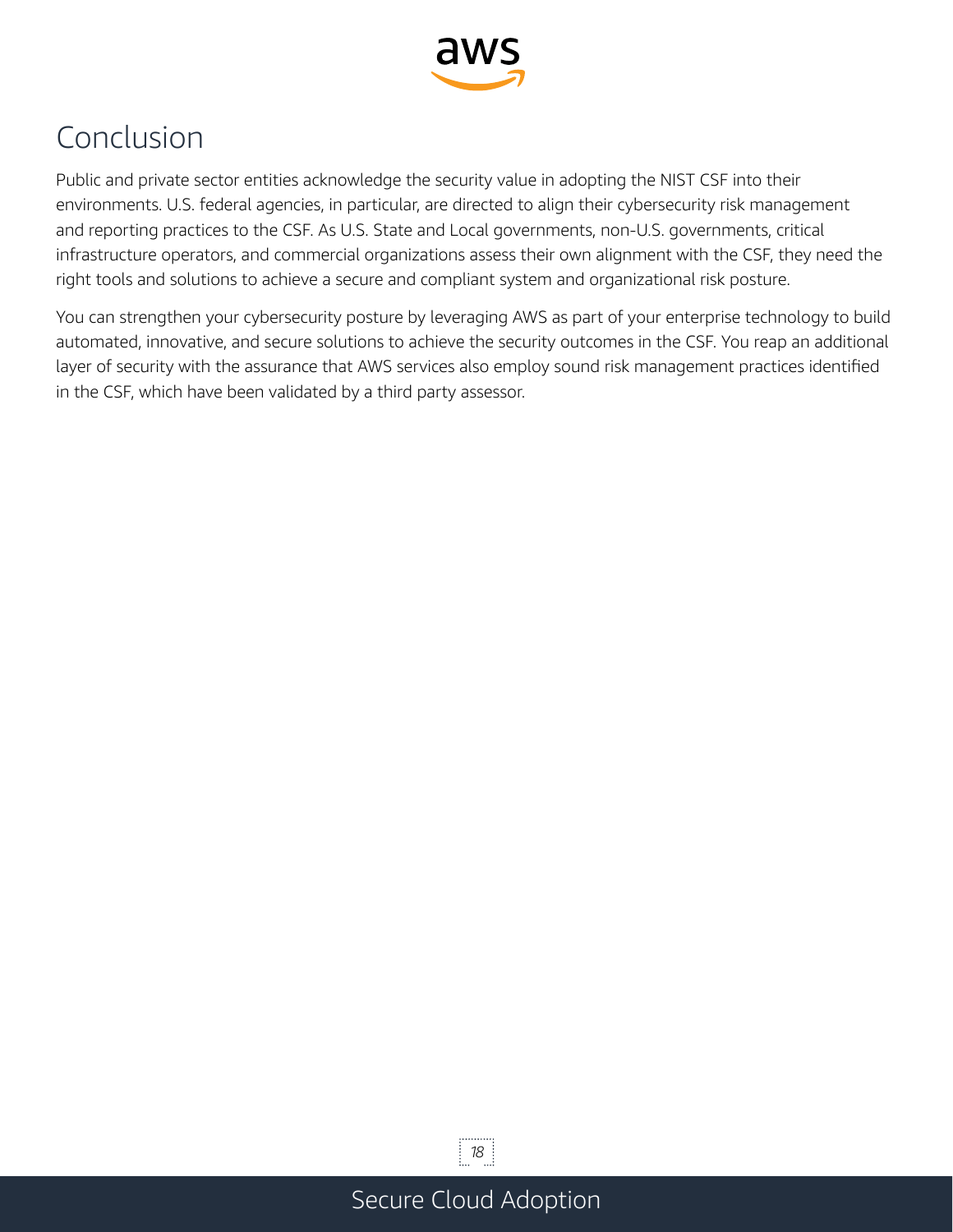

# <span id="page-21-0"></span>Appendix A – AWS Services and Customer Responsibility Matrix for Alignment to the CSF

The AWS Services and Customer Responsibility Matrix for Alignment to the CSF spreadsheet assists customers with mapping their alignment to the NIST CSF. This spreadsheet is located under the Workbooks tab within the Resources section of the AWS Compliance website.